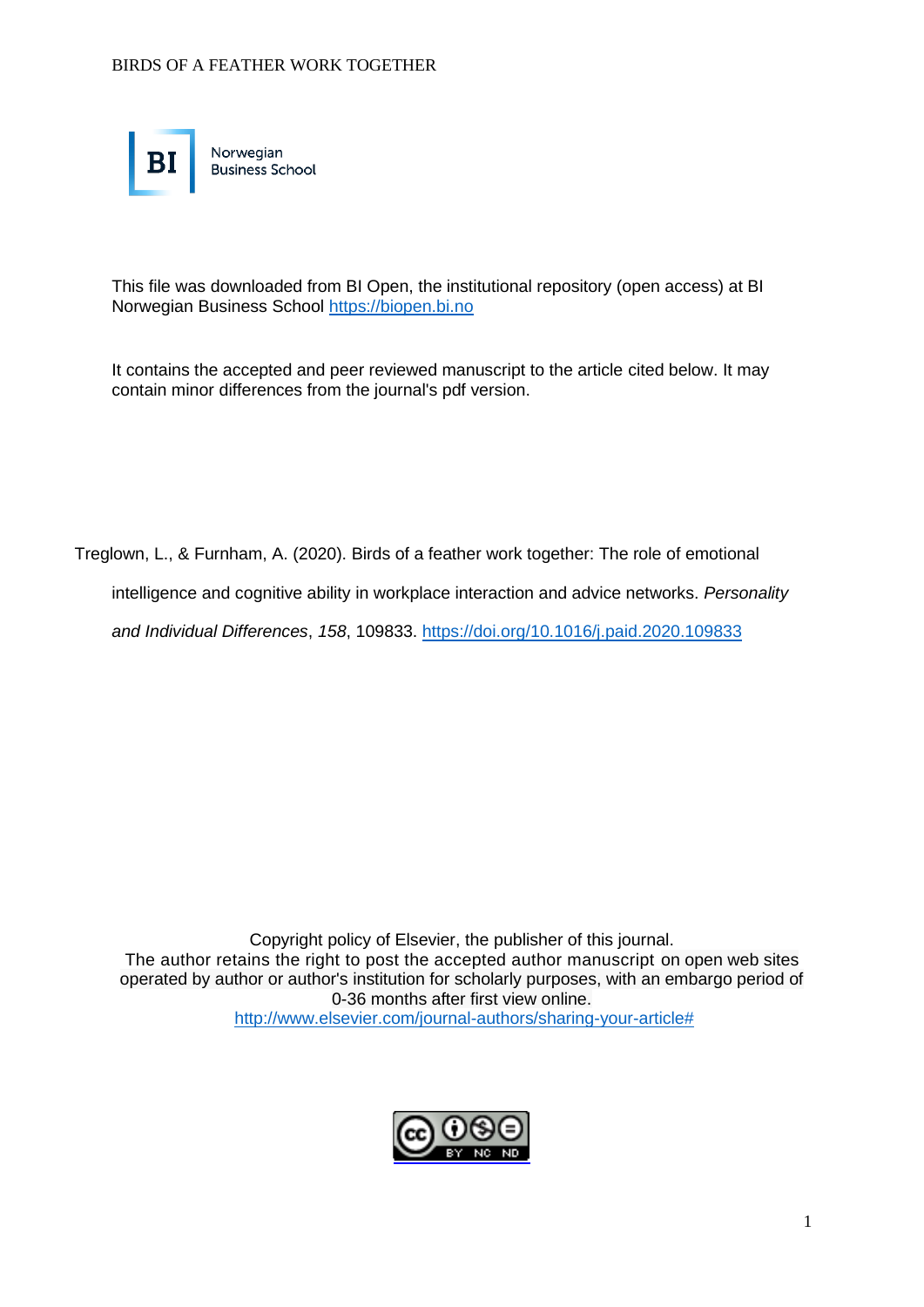Birds of a Feather Work Together: The Role of Emotional Intelligence and Cognitive Ability in Workplace Interaction and Advice Networks.

Luke Treglown<sup>1\*</sup> & Adrian Furnham<sup>2</sup>

1 - Thomas International, Marlow, United Kingdom

2 – Norwegian Business School (BI), Nydalveien, Oslo, Norway

\* Corresponding Author: Luke Treglown, 10 Haymarket, London, [LukeT@Thomas.co.uk](mailto:LukeT@Thomas.co.uk) *Keywords:* Network Analysis; Emotional Intelligence; Cognitive Ability; Organizational Psychology

### Abstract

The study investigated whether cognitive ability or trait emotional intelligence impacted the formation of task-contingent communication and advice seeking in the workplace. Contrary to the theory driven hypothesis, an employee's level of EI has no impact on their position within both interaction and advice networks. As predicted, those with higher levels of fluid intelligence represented 'knowledge hubs' and were sought out more by their colleagues. Those perceived to be capable of solving novel problems quickly and accurately had greater indegree centrality for both interaction and advice networks. Additionally, employees with similar levels of cognitive and emotional intelligence were more likely to have interaction and advice ties. This study suggests that employees do use affective judgements when evaluating the perceived utility of a relationship, but this is primarily influenced by how similar that person is to the evaluator and not the disposition of the evaluated.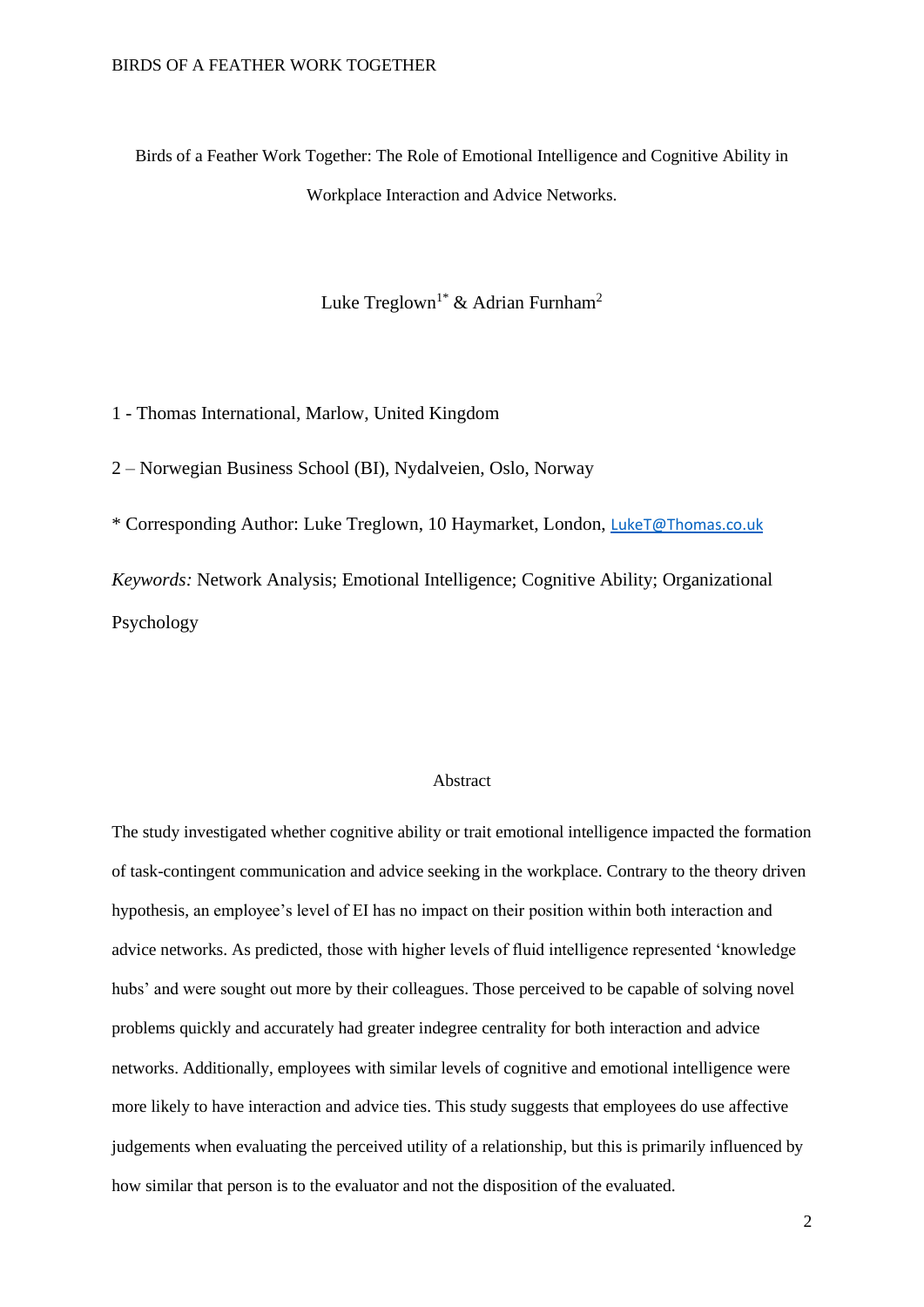#### Introduction

There is a growing interest in the application of network analysis to applied social psychology (Borgatti, Mehra, Brass, & Labianca, 2009), investigating how dispositional and social factors drive the formation and evolution of social structures in the workplace. There are attempts to gain psychological insight into these patterns by looking at both the characteristics of the network itself (e.g. the presence and absence of different forms of network ties) as well as how these impact behaviour and attitude formation (Hawe, Webster, & Shiell, 2004). Social network analysis (SNA) – or organizational network analysis (ONA) – has been applied to industrial and organizational psychology to understand the impact of social dynamics in predicting workplace outcomes.

This study will focus on two types of communication networks that can occur within an organization: interaction and advice. These networks, whilst showing overlap within organizational contexts, have been found to have distinct contributions to workplace outcomes (Ibarra, 1992). Interaction networks depict work-contingent communications or ties within an organization, where employees interact as a function of their role. Advice networks, by contrast, depict communication patterns within an organization that more closely resemble power networks (e.g. Brass, 1992; Ibarra & Andrews, 1993; Morrison, 2002), with employees exchanging work-related knowledge, influencing knowledge of tasks and processes, as well as organizational politics. Employees in advice networks tend to seek input on work-related issues, whereas employees in interaction networks instead seek out taskcontingent support (Fischer, 1982).

Researchers have questioned how individual differences influence the formation of social networks and what network positions employees occupy, partly as a means to create a more comprehensive approach to understanding employee performance (e.g. Kilduff & Tsai, 2003). There exists a large amount of research on self-monitoring (SM) and network position; high SM employees use social cues to regulate how they present themselves in response to the specific social situation they are in, with low SM employees generating their behaviour from internal states and attitudes (e.g. Snyder,

3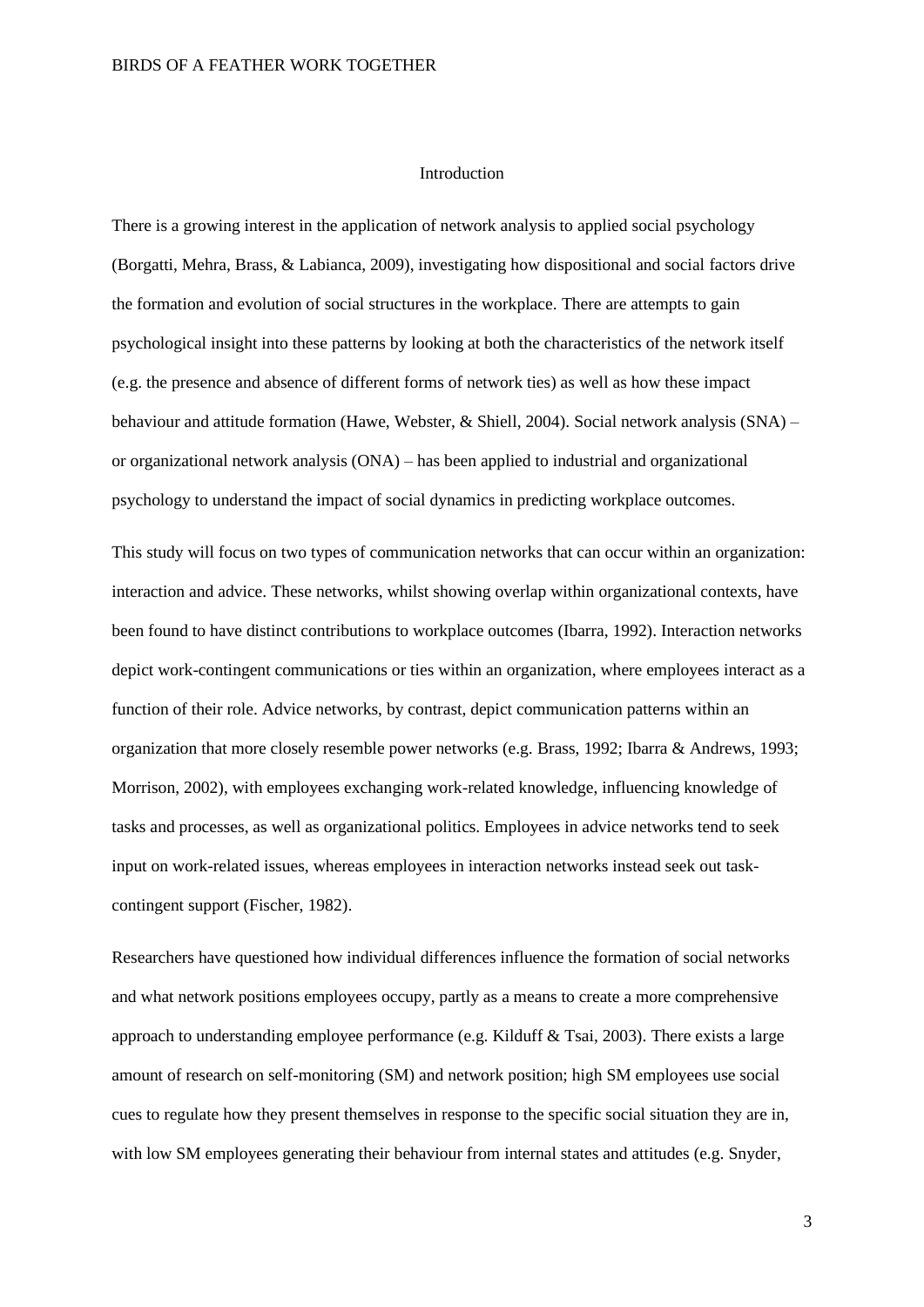1979). Research with SNA shows that high SM individuals are the recipients of more incoming friendship ties (Sasovova et al., 2010), whilst high SM managers are sought more for advice by their team (Toegel et al., 2007). High SM employees have also been found to occupy brokerage positions within a network (Burt et al., 1998), with SM theory suggesting that high SM employees prefer to maintain the power-position they create by segregating their network, whilst low SM employees bring them together (Oh & Kilduff, 2008).

Recent developments in social network theory have emphasised the importance of affective evaluation and emotion in forming social network ties. Affective primacy theory has been applied to the SNA literature (e.g. Cascairo & Lobo, 2014), arguing that employees use the affective value of a relationship (i.e. whether the employee experiences positive emotions from interacting with another member of their network) to determine the instrumental value of the relationship tie (i.e. subjectively evaluating whether that relationship will meaningfully contribute to completing a task). Emotions are argued to be play a key role in social interactions as they provide a means of conveying information on our thoughts, feelings, and intentions in social encounters (Keltner & Haidt, 2001). Studies have shown that positive and negative emotionality impact sociability, with negative emotions putting others off interacting with that individual (Furr & Funder, 1998). Furthermore, studies have found that higher emotional intelligence was associated with perceptually higher quality interactions with others (e.g. Lopes et al., 2004).

What is missing, however, is an understanding as to how the capabilities of an individual to adaptively display emotion in social encounters influence the social networks that they are able to build in the workplace. These characteristics can be linked to the concept of emotional intelligence (EI; Dulewicz et al., 2003). The concept of EI is founded in the works of Thorndike (1920) and Gardner (2000) who expanded the notion of intelligence beyond cognitive abilities to include concepts of social and interpersonal intelligence (i.e. understanding and managing the emotions of others). There are currently two theoretical conceptualizations of EI: "Trait EI," representing behavioural dispositions (measured through self-reports) (Petrides and Furnham, 2007); and "Ability EI," reflecting cognitive abilities (assessed via maximum-performance tests) (Salovey and Mayer,

4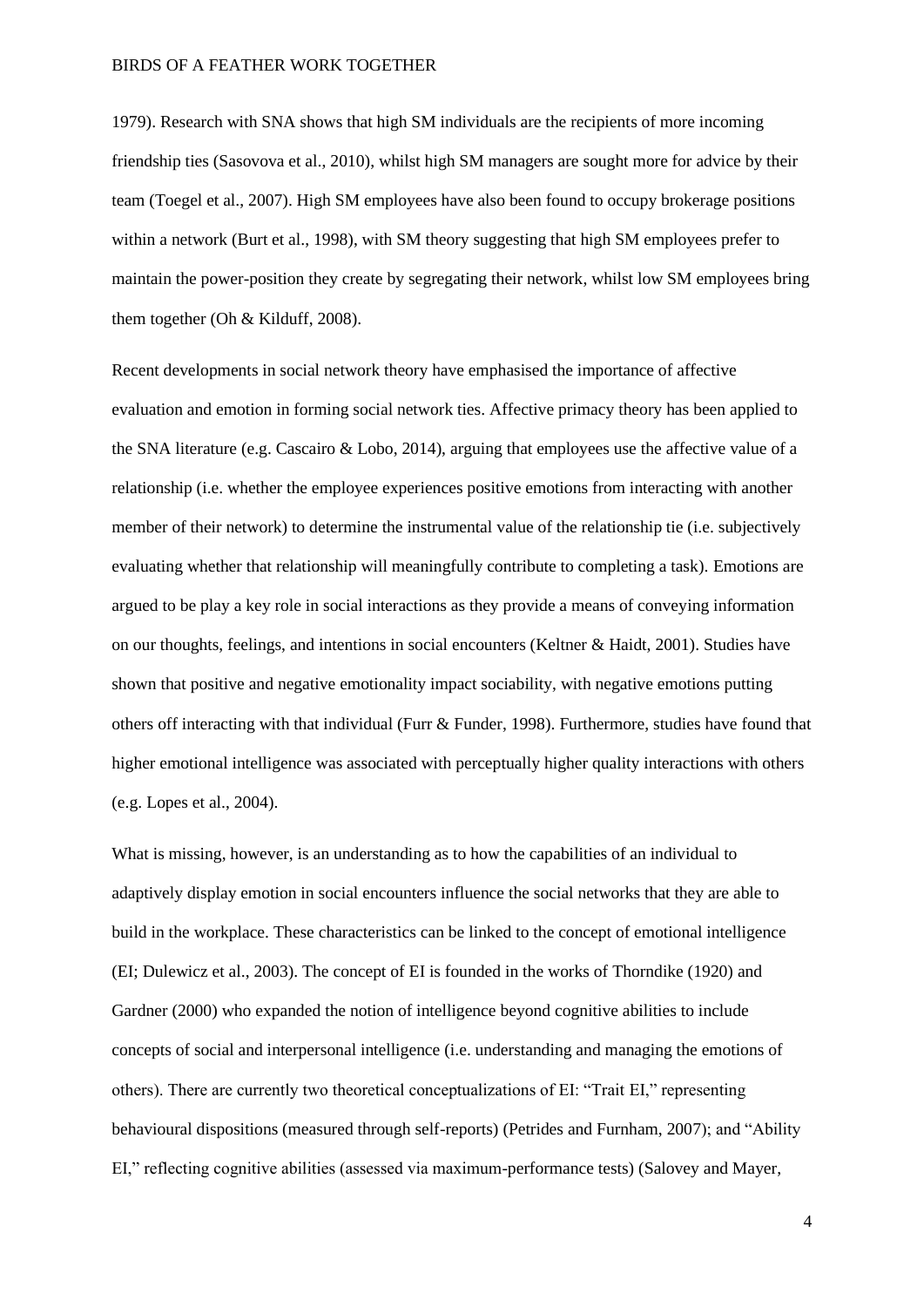1990). Researchers have highlighted the use of ability EI as problematic due to the methodologies in their associated measures, as scores rely on 'consensus', 'expert' and 'target' scoring systems, meaning that individual levels cannot be easily or consistently interpreted (e.g. Brody, 2004; Freudenthaler & Neubauer, 2007; O'Sullivan & Ekman, 2005; Petrides et al., 2007). Additionally, studies looking at ability and trait EI simultaneously have found that ability EI measures to be strongly correlated with cognitive ability in predicting performance outcomes (e.g. O'Connor & Little, 2003; Qualter et al., 2012). In response to how individuals cope with stress, ability EI has been shown to predict the *selection* of emotion used, whilst trait EI has been shown to predict how *effective* that individual is at portraying the emotion (David & Humphrey, 2012). As this study is concerned with looking at EI as a function of an individual's efficacy in presenting emotion, as well as concerns with the significant overlap (and potential covariance) with cognitive ability, this paper will focus on trait EI.

Trait EI is described as a constellation of emotional perceptions assessed through questionnaires and rating scales (Petrides, Pita, & Kokkinaki, 2007). It depicts a set of self-perceived abilities or perceptions concerning the way individuals identify, make use of, deal with, and process emotions (Andrei et al., 2016). One taxonomy of EI is the Trait Emotional Intelligence model, comprising of 15 traits over four factors (see Table 2 for trait descriptions).

#### *Insert Table 1 Here*

If emotionality is important in social interactions, employees that are higher in emotional intelligence should experience a greater number of social interactions compared to colleagues who are lower on emotional intelligence. There are two hypothesized reasons for this: firstly, higher emotionally intelligent employees use their emotional capabilities to support and enhance their interactions, particularly being able to rely on being able to present a positive self to interact more effectively (Lopes et al., 2004); secondly, it could be that highly emotional intelligence people are viewed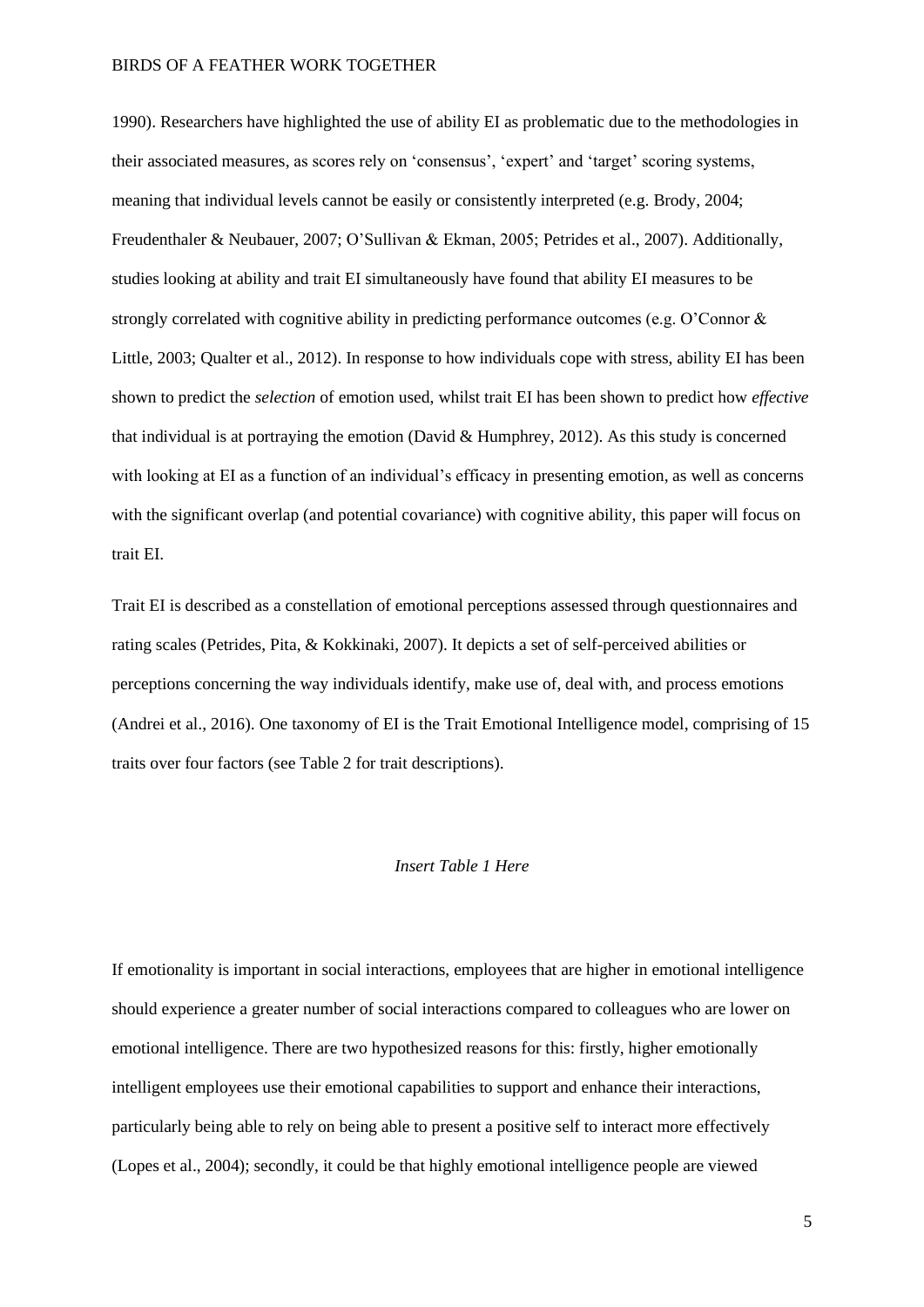positively by others and are therefore sought out more for different types of interaction. Additionally, it is unclear how emotional intelligence influences different types of social network. Affective primacy theory has been applied to explaining variations in advice networks, where ties are based more on trust. Cascairo and Lobo (2008) found that, when employees seek out support or advice with complex projects, they tend to seek out other employees that they like or get on well with rather than those who they see as competent in the role. It is therefore hypothesized that emotional intelligence will be positively associated with both interaction and advice network centrality.

*Hypothesis 1: Emotional Intelligence will be positively correlated with higher centrality for interaction and advise network.*

Beyond emotional intelligence, there is only a small amount of research indicating that cognitive intelligence could have a role in the formation of social networks. Very early research by Almack (1922) found that children associate with and befriend classmates more when they have similar levels of intelligence. Theorists argue that the consequential attitudes, values, and aspirations that are associated with levels of intelligence are what cause homogenous groups to coalesce and interact with greater frequency in social situations (McPherson et al., 2001). However, no study has yet directly examined the impact, if any, of cognitive intelligence on social networks. Fluid intelligence is predictive of both the ability to interpret and process new information as well as building taskcontingent knowledge, it is hypothesized that employees who have higher levels of intelligence will be seen as knowledge hubs or capable of providing support to their colleagues. Consequently, it is likely that these employees will be sought out more often. Supporting this, previous research has found that other-rated intelligence is significantly associated with the measured intelligence of that individual (Borkenau & Liebler, 1993), indicating that others are capable of evaluating another's level of intelligence from social interactions. By contrast, highly intelligence people are by definition very capable at dealing with problems and performing to a high standard. As such, it is possible that these

6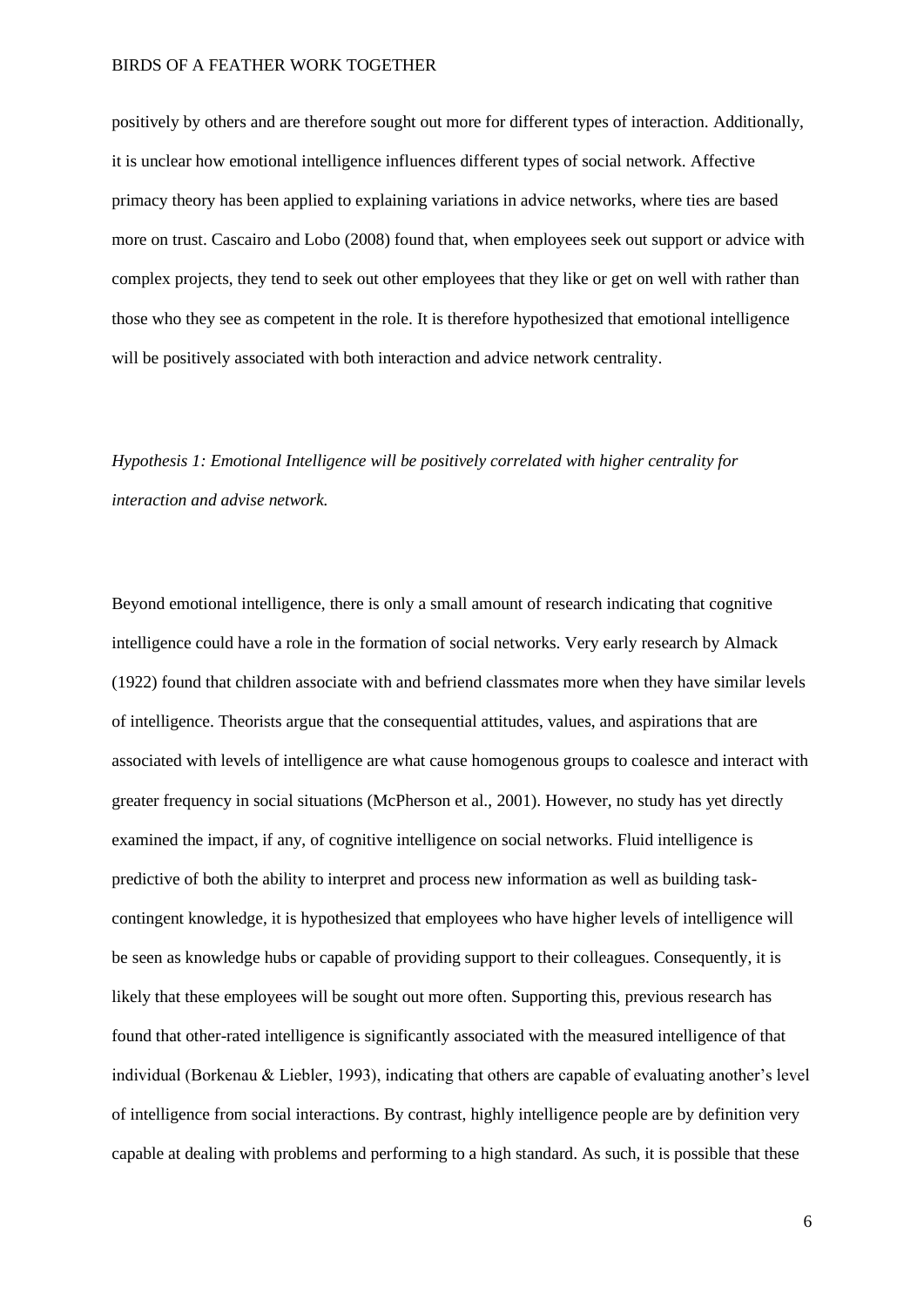employees will be less likely to actively collaborate or seek support from others. Based on these, it is hypothesized that fluid intelligence will be related to indegree, but not outdegree, network centrality for both interaction and advice networks.

*Hypothesis 2: Fluid Intelligence will be positively correlated with higher centrality for the interaction and advice network.*

## **Homophily in Networks**

The homophily principle of social networks argues that that similarity between two individuals increases the likelihood of connections or network ties existing between them (McPherson, Smith-Lovin, & Cook, 2001). Combining the homophily principle with the work on the affective primacy theory, this study also hypothesises that network structure will be influenced by the similarity (or dissimilarity) of fluid and emotional intelligence of colleagues. As mentioned previously, there is some research suggesting that homophily on intelligence is a predictor of network ties (Almack, 1992). Additionally, there is research indicating that employees will seek out and cluster with other employees who are similar to them on well-being (e.g. job satisfaction) as a function of need, satisfaction and mutual attraction (Chancellor, Layous, Margolis, & Lyubomirsky, 2017). As of yet, no studies have looked to examine the role of homophily in the structure for interaction and advice networks. This study will look to investigate the role of homophily and network structure, hypothesising that homophily in both fluid and emotional intelligence will be associated with the presence of network ties.

*Hypothesis 3: Fluid Intelligence homophily will correlate with the presence of a tie on interaction and advice networks.*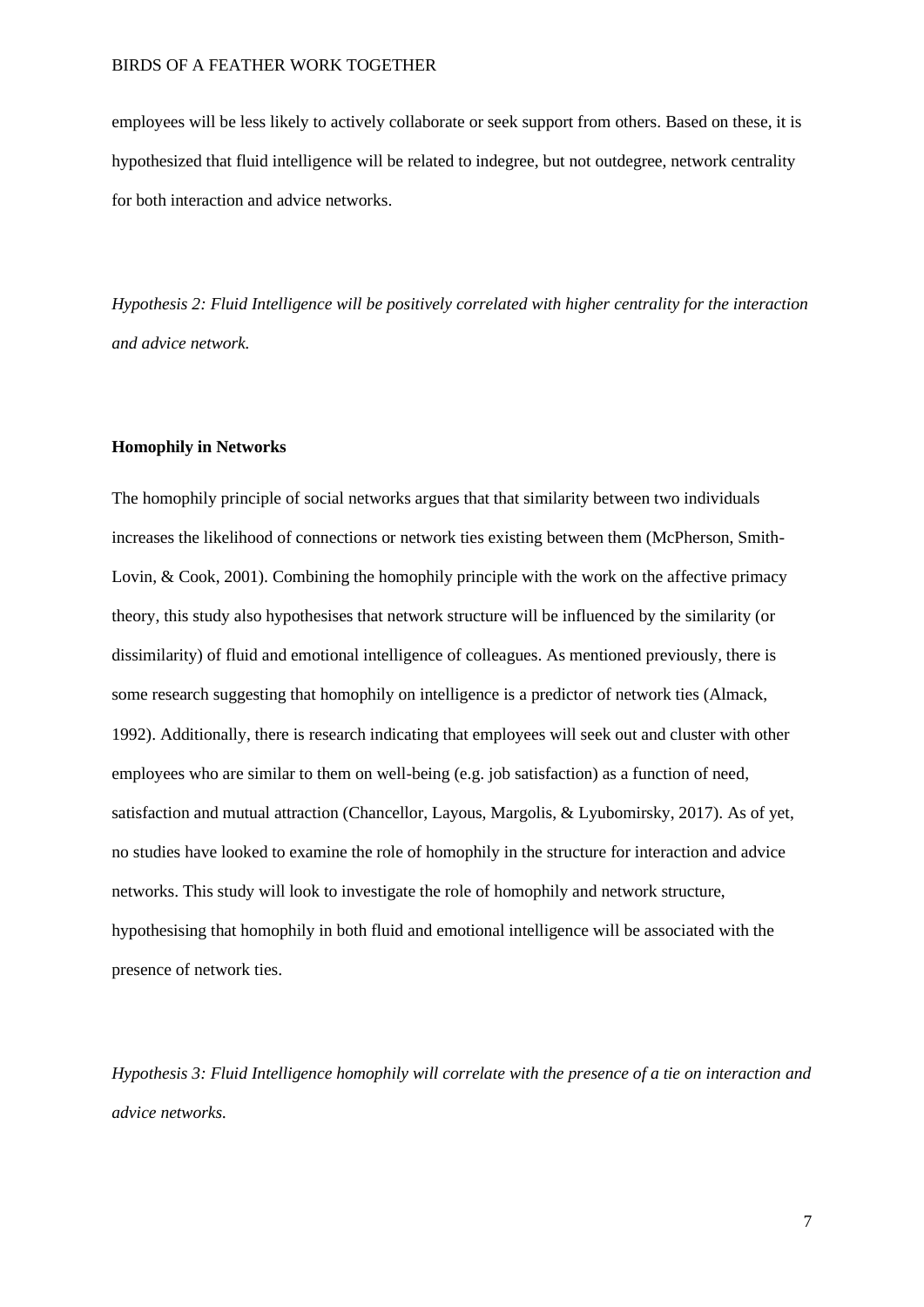*Hypothesis 4: Emotional Intelligence homophily will correlate with the presence of a tie on interaction and advice networks.*

## Method

## Participants and Procedure

Data for this study was gathered as a part of an organisational development project, with an emphasis on understanding team dynamics and cross-organisational collaboration to improve employee engagement and effectiveness. The organisation operated internationally, with offices in Europe, South Africa, Australia, and Malaysia. Prior to data collection, briefings were held with heads of department, where the purpose and deliverable outcomes of the project (i.e. insight into team dynamics), methodology for data collection, and assurance around anonymity of results were discussed.

All employees were invited to participate in the study. 132 of 165 surveyed employees (80%) responded to the network questions had full assessment data, with 66 male and 66 female employees. Average tenure of participants was 4 years, ranging from one month to 27 years. They were nearly all white, English-speaking adults, most with a university education. Participant emotional intelligence and cognitive ability data was gathered prior to the study as a part of recruitment and personal development processes within the organisation. Participant network data was gathered through an electronic questionnaire sent to employee's work email address so responses could be coupled with emotional intelligence and cognitive ability data for analysis. Participants were told that the survey was optional, that their data would be kept anonymous, that their data would be aggregated and reported on to the organization at a top-level and without individual data, and that they could withdraw from the study at any time.

Research procedures were reviewed by a committee to review ethical implications of the study. Committee members consisted of internal institution employees that were not included in the study, as well as external experts in the personality/organisational psychology fields. Committee members reviewed the extent to which researchers displayed transparency around the study, participants' option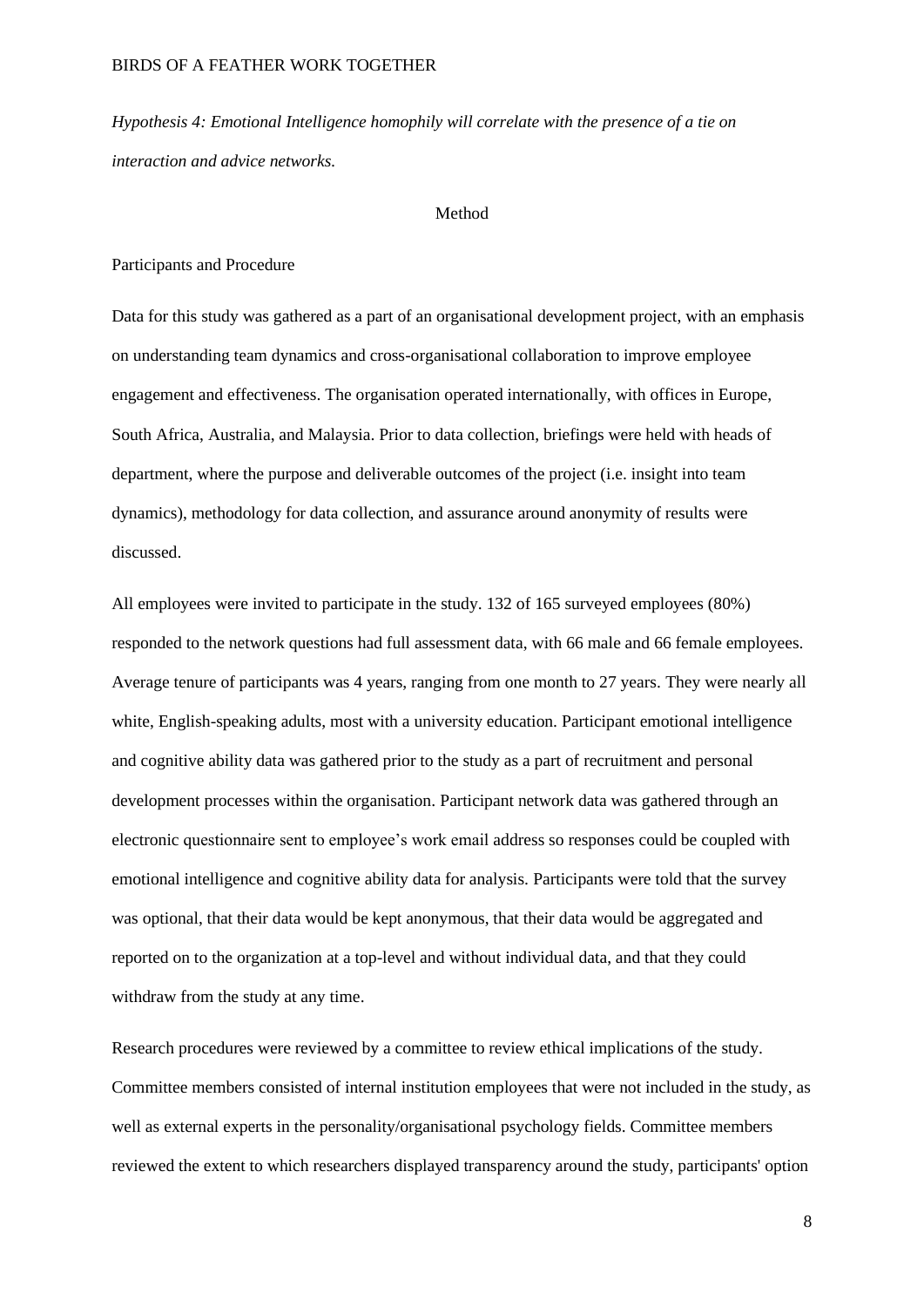to provide written informed consent, psychometric measures that had been established on peerreviewed materials, that participants were provided with feedback on their results (both electronically and in person), and that participants had the right to withdraw from (and their data) at any point. As all points were satisfied, approval was granted.

Participant network data was gathered at the beginning of an organization-wide restructure, whereas emotional intelligence and cognitive ability data was gathered as a part of the participant's recruitment process. Participants were told that the survey was optional, that their data would be kept anonymous, that their data would be aggregated and reported on to the organization at a top-level and without individual data, and that they could withdraw from the study at any time. Ethical approval was sought and received.

#### Measures

*Trait Emotional Intelligence Questionnaire (TEIQue; Petrides, 2009):* The TEIQue is a 153-item questionnaire that assesses 15 facets of trait emotional intelligence (see Table 2 for description of

facets). The TEIQue represents a constellation of emotional perceptions assessed through questionnaires and rating scales (Petrides, Pita, & Kokkinaki, 2007); a set of self-perceived abilities or perceptions concerning the way individuals identify, make use of, deal with, and process emotions (Andrei et al., 2016). Participants are presented statements to which they rate the extent to which they perceive the statement to represent themselves, ranging from 1 (strongly disagree) to 7 (strongly agree). The TEIQue has a strong theoretical and psychometric basis; previous meta-analyses have revealed incremental validity of the TEIQue over and above higher order personality dimensions and other emotion-related variables (Andrei et al., 2016). Previous research also commented on the overall internal reliability of the TEIQue measure using Cronbach's alpha, finding high internal consistency  $(\alpha = 0.89;$  Petrides, 2009). The items of the TEIQue fall under 4 factors including wellbeing, selfcontrol, emotionality and sociability with two independent facets (i.e., *Adaptability* and *Self*-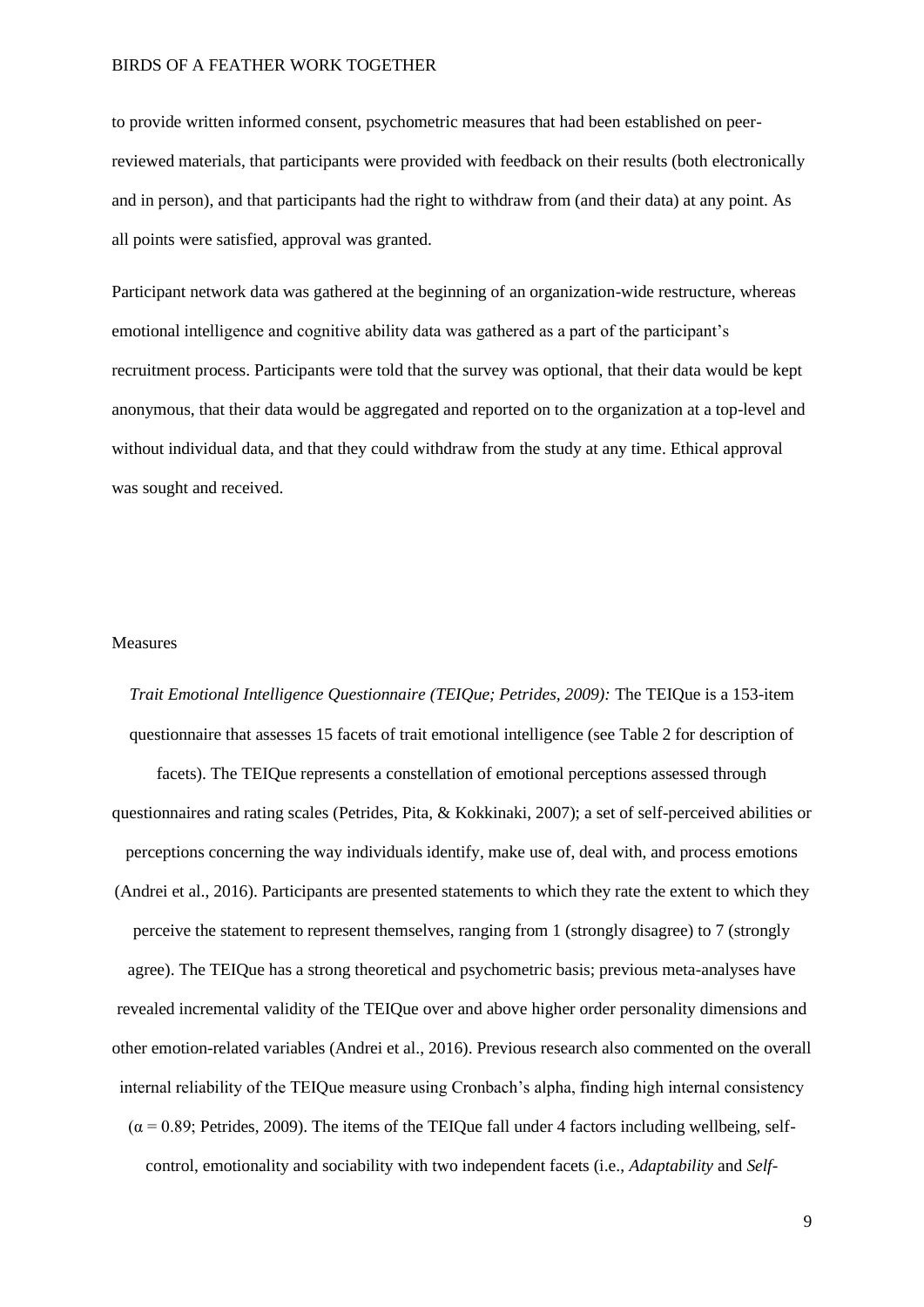*Motivation*; Petrides, 2009). The four-factor structure also holds in several other languages (e.g., Andrei et al., 2016, Italian adaptation; Freudenthaler et al., 2008, German adaptation; Martskvishvili

et al., 2013, Georgian adaptation; Mikolajczak et al., 2007, French adaptation).

*General Intelligence Assessment (GIA):* The GIA assesses individuals' cognitive abilities, by measuring their speed and accuracy across five relevant to: *Reasoning, Perceptual Speed, Number Speed, Word Meaning,* and *Spatial Visualization*. These are detailed in Table 1 (Dann, 2015; Furnham & Treglown, 2018). Its aim is to primarily measure mental speed of processing (i.e., fluid intelligence and procedural knowledge), rather than depth (i.e., crystallised intelligence and declarative knowledge). The GIA represents a computer-based cognitive ability assessment that was derived from a battery of tests (see Collis et al., 1995; Irvine, Dann, & Anderson, 1994). The GIA utilises computer-based item-generation: tests are constructed in "real time" by rules supplied to the testing system, allowing the automatic production of an extremely large number of different yet equivalent forms of the same test (Irvine et al., 1990). The GIA has previously been shown to have high internal validity (test-retest correlations ranging from 0.75 to 0.86) and construct validity (correlations with Raven's progressive matrices;  $r = 0.74$ ; Dann, 2015).

Individual scores for the five subtests are calculated as adjusted scores; overall scores that take into account guessing. These scores are calculated using the following equation:

$$
N_{correct} - (\frac{N_{incorrect}}{K-1})
$$

Where *N* represents the number of correct or incorrect items (denoted by subscript), and *K* represents the number of potential alternative answers for the particular question (e.g. *Verbal Reasoning*  questions have two potential answers).

## *Insert Table 2 here*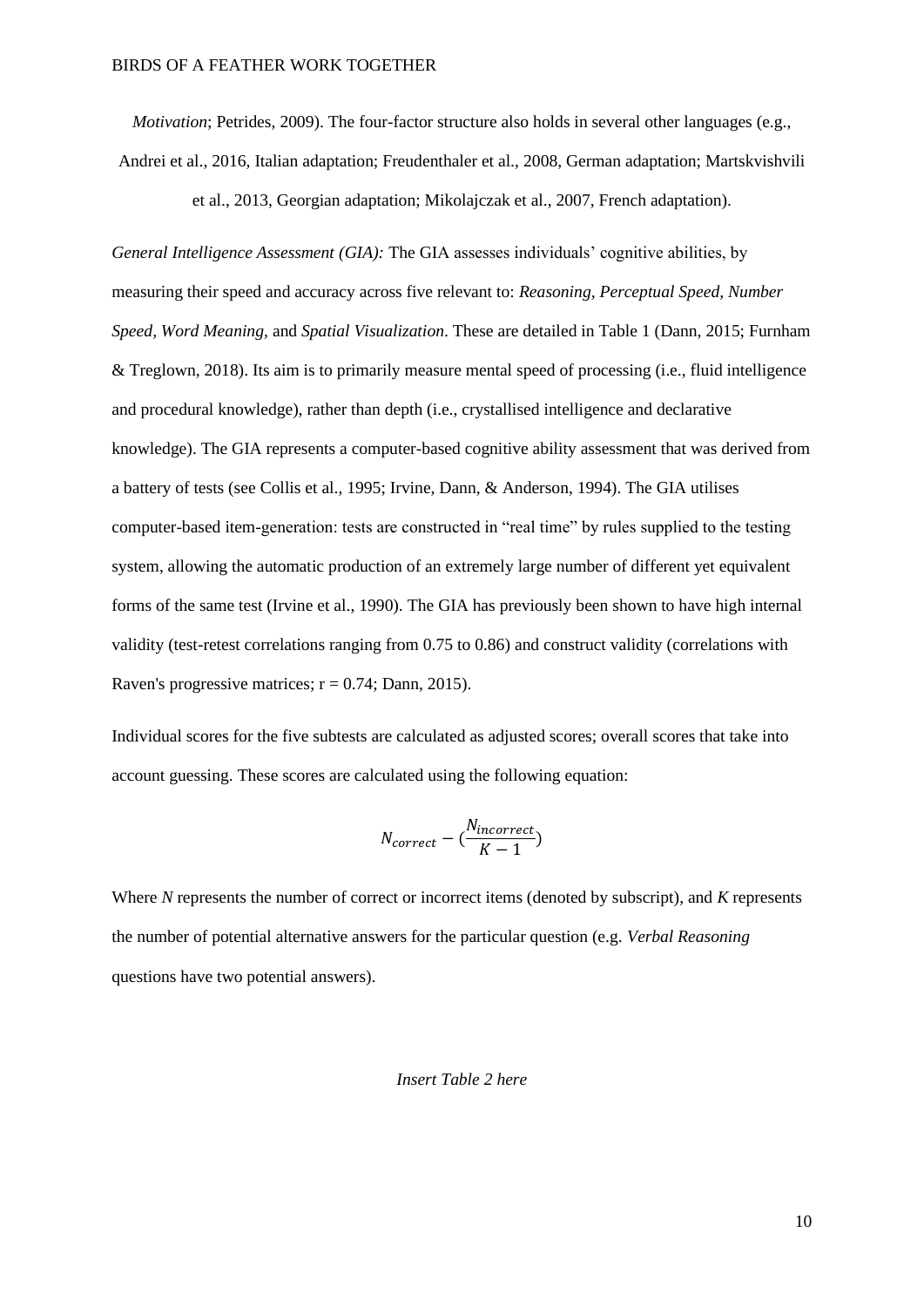*Network Centrality Measures*: The network surveys listed the name of all employees in the participating organization. Two network questions were asked, focusing on interaction and advice. Interaction ties were assessed by asking: "to get your job done, who must you interact/communicate with?". Following the protocol set out by previous researchers (e.g. Sparrowe et al., 2001; Ibarra, 1993), advice ties were assessed by asking the following question: "if you have questions or problems related to your specific job, who would you ask for help or advice?". Participants were presented with a list of all other employees in their organization and were asked to select the employees that they perceived to be answers to the network question, which were recoded as 1 (to indicate the presence of a strong tie) and all other responses were coded as 0 to create a binary, directed network matrix for the two network questions. Participant network position was defined via the number of indegree (e.g. who sought the participant out) and outdegree (e.g. who the participant sought out) ties for both interaction and advice networks.

#### Results

### *Network Position*

Pearson Product Moment Correlation analyses were run in order to examine the relationship between GIA, TEIQue, and network position. The results can be seen in Table 3 and 4. The results indicated that there were no significant correlations between either GIA or TEIQue with centrality metrics for both the interaction and advice networks. For emotional intelligence, the only significant correlated was between *Emotion Management* and interaction outdegree centrality (r = .19, *p* < .05), showing partial support for hypothesis 1. However, at a factor level, results indicated that indegree centrality for both interaction and advice networks were positively correlated with employee *Reasoning* scores  $(r = .19; p < .05$  for both), and *Perceptual Speed* was significantly positively correlated with interaction indegree centrality ( $r = .18$ ;  $p < .05$ ). These results provide partial support for 2.

*Insert Table 3 here*

*Insert Table 4 here*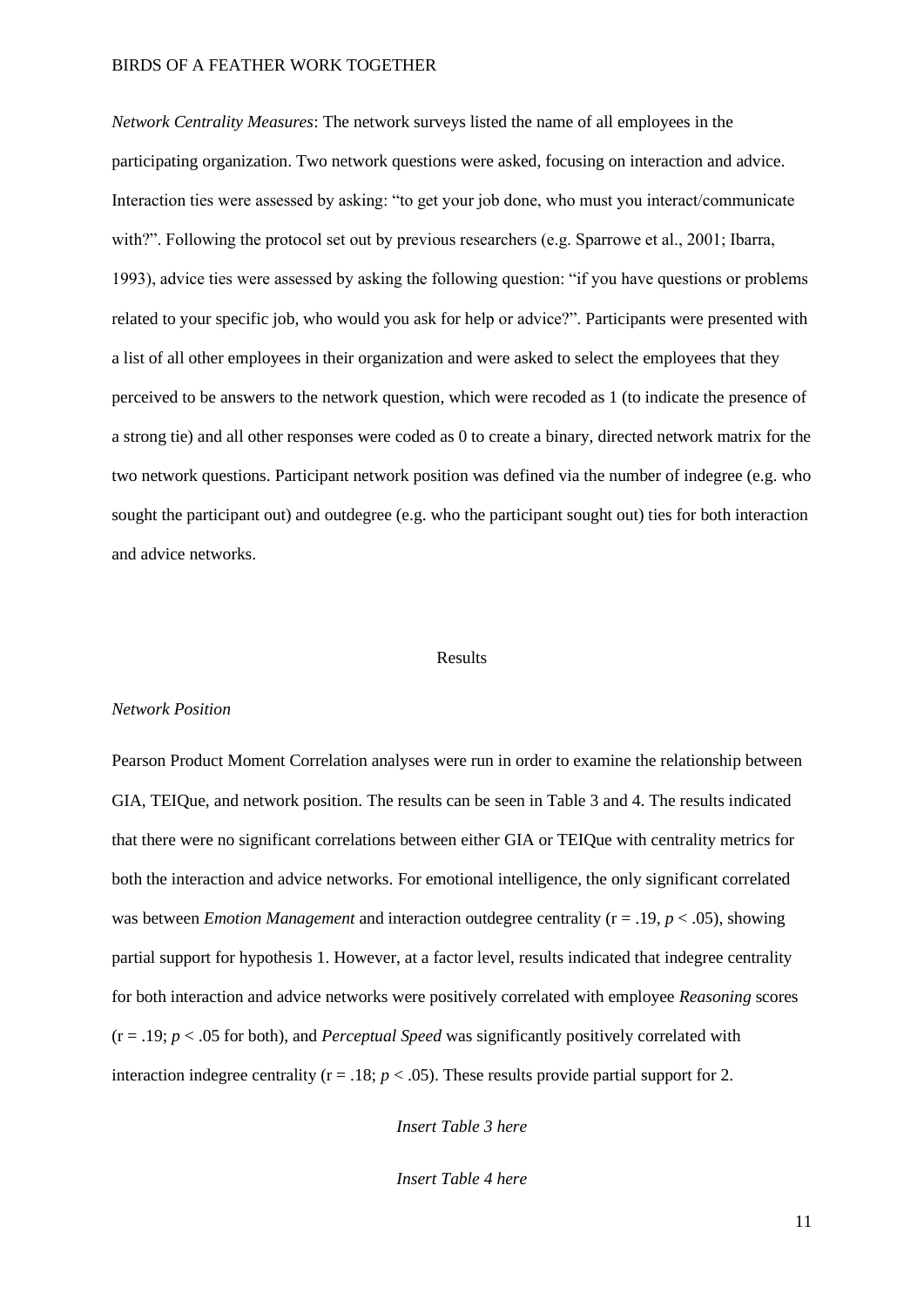#### *Homophily Correlations*

Symmetric matrices were created to represent the absolute difference between individual nodes on fluid and emotional intelligence. These matrices were then correlated using quadratic assignment procedure (QAP) correlations in UCINET to assess whether similarity in cognitive ability or emotional intelligence was related to the presence or absence of a strong network tie. QAP correlations randomly assign columns and rows in matrices to differing positions to assess how often a relationship is noted to determine statistical significance. Positive correlations would indicate that the greater the dissimilarity between employees on emotional or cognitive intelligence, the greater the likelihood of a strong tie being present. Negative correlations would indicate that employees with greater similarity in emotional or cognitive intelligence experience a greater likelihood of having a strong network tie.

Table 5 and 6 show the results of the QAP correlations between the presence of Interaction and Advice network ties with GIA and TEIQue similarity. The results indicated that employees who have similar GIA scores were more likely to seek each other out for interaction ( $r = -0.03$ ;  $p < .05$ ) and advice (*r* = -.03; *p* < .05). Additionally, similarity on *Number Speed* was associated with interaction (*r*   $=$  -.03; *p* < .05) and advice ties ( $r = -.03$ ; *p* < .05), whilst *Word Meaning* similarity was correlated with advice ties  $(r = -.03; p < .05)$ . For the TEIQue, it was found that similarity on overall TEIQue score was correlated with ties for both interaction ( $r = -0.03$ ;  $p < 0.05$ ) and advice ( $r = -0.03$ ;  $p < 0.05$ ). At the trait level, similarity on *Emotion Management* and *Assertiveness* was correlated with interaction ties  $(r = -0.03, p < .05$  for both) and advice ties  $(r = -0.03; p < .05$  for *Assertiveness;*  $r = -0.02; p < .05$  for *Emotion Management*). The results indicate that homophily in both cognitive and emotional intelligence was associated with task-related collaboration and extra-role communication, supporting both hypothesis 3 and 4.

*Insert Table 5 here*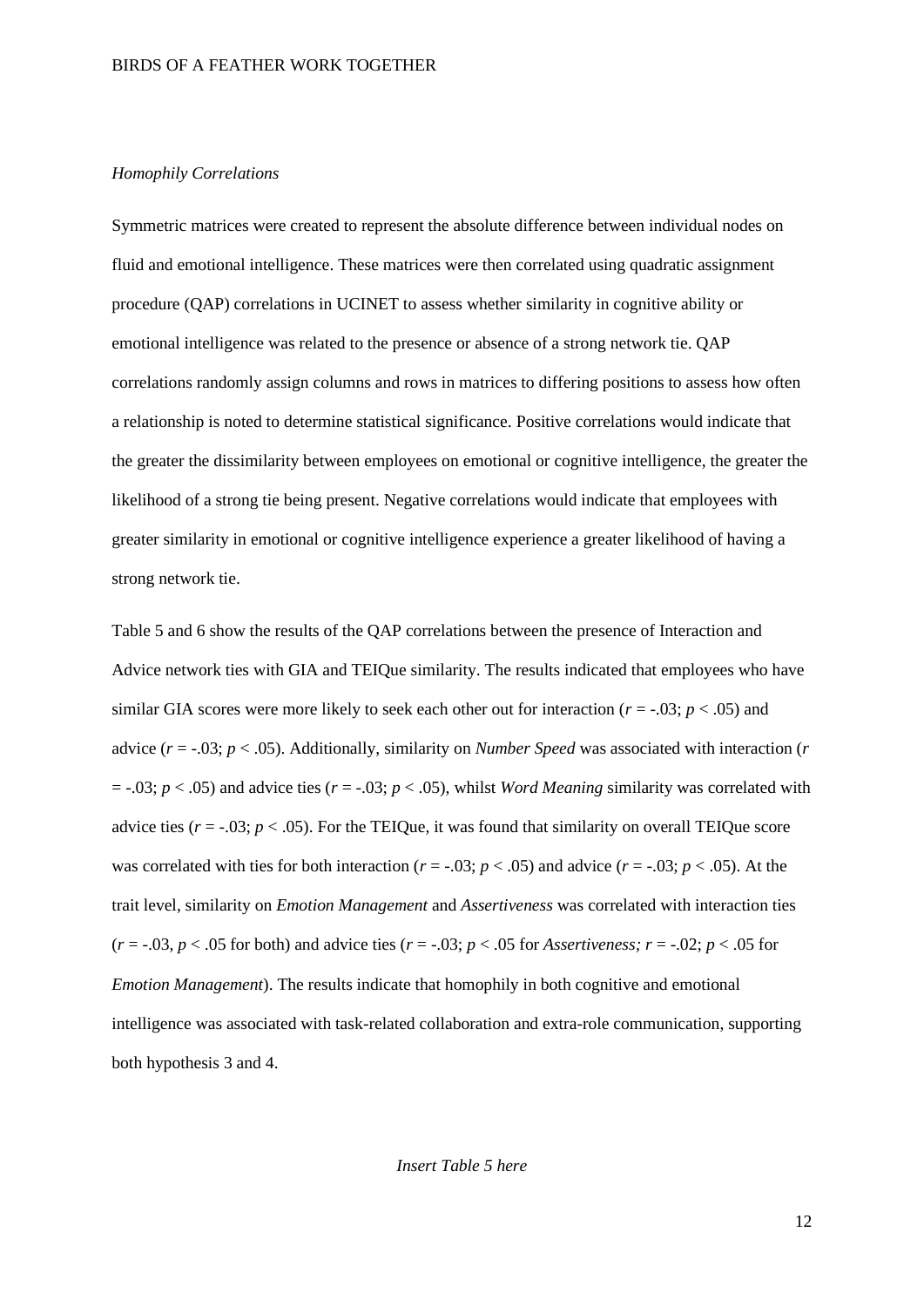#### *Insert Table 6 here*

#### Discussion

Why do we seek out certain colleagues for work or for advice? Affective primacy theory argues that we appraise others based on emotions, using the quality of our interactions as guides when evaluating our colleagues. The current study looked to explore how emotional and fluid intelligence affect the formation of social networks to gain key insights into collaboration and team dynamics.

#### *What does Emotional Intelligence tell us about SNA?*

The expression of emotions, thoughts, and intentions have previously been characterised as important for social encounters (Keltner & Haidt, 2001). Additionally, social interactions with highly emotionally intelligent individuals tend to be rated as higher quality (e.g. Lopes et al., 2004). However, very little research had been conducted to examine whether EI translated into the formation of larger social networks, particularly in the workplace. As such, it was hypothesized that EI would cause employees to be more central to networks for two reasons: firstly, higher EI would be linked to more effective utilisation of emotion to support social interactions; and secondly, following from the first point, the effective use of emotion would result in more positively evaluated interactions.

However, the current study found that an employee's level of EI has no impact on their position within both interaction and advice networks. The only significant relationship between EI and network centrality was that employees who had greater perceived ability to influence others' thoughts and emotions (*Emotion Management*) was related to greater outdegree interaction network ties. Whilst individual employee EI alone does not appear to be enough to offer insight into the formation of social networks,, instead EI homophily appears to provide greater insight. The results indicated that employees with similar levels of EI were more likely to seek each other out in both interaction and advice networks, specifically for overall EI levels, as well as *Assertiveness* and *Emotion Management*. Interestingly, most individual emotional intelligence facets did not display a significant result, indicating a potential bandwidth-fidelity paradox in this relationship.

13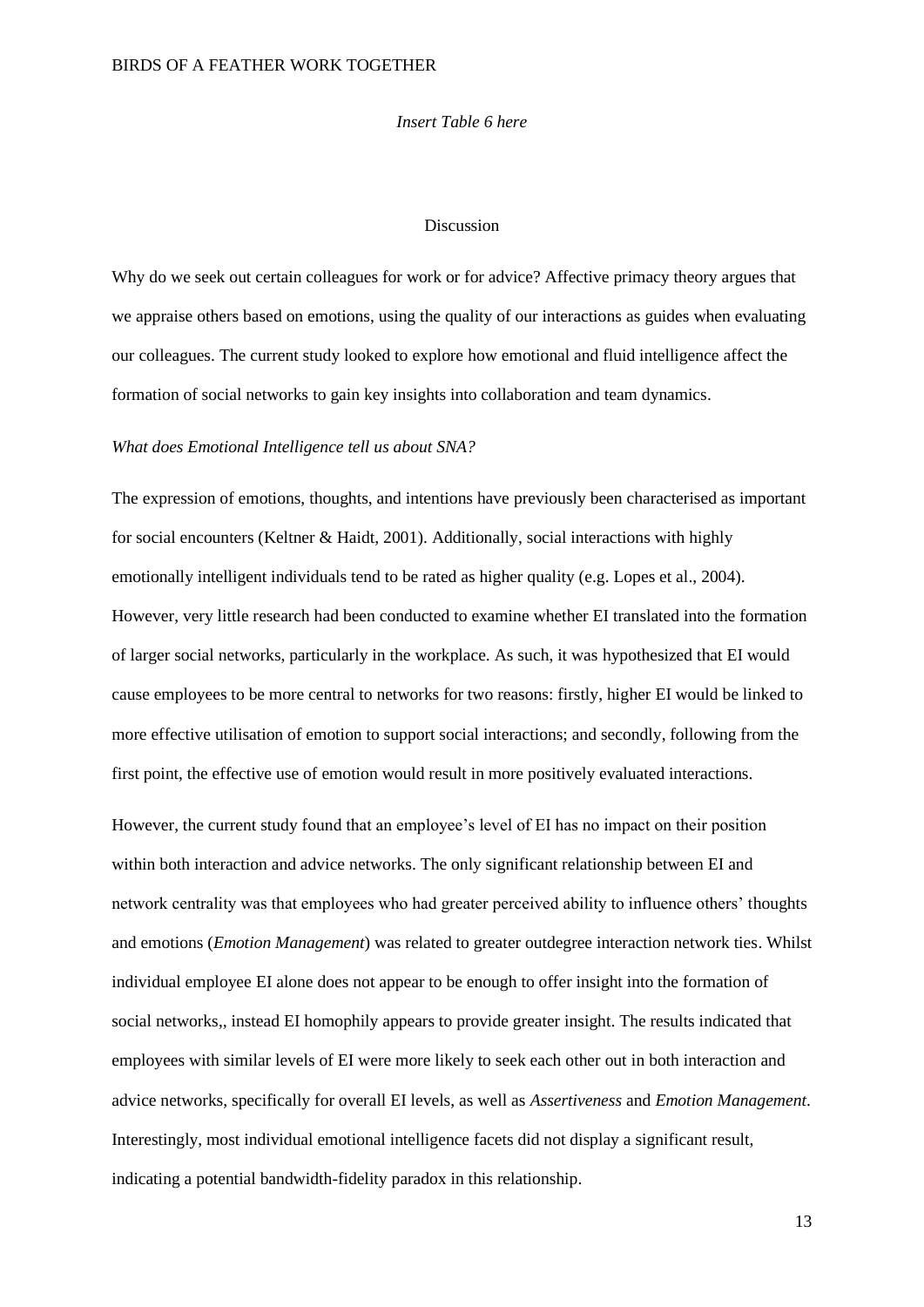Cascairo and Lobo (2014) argued that affect preceded the formation of interorganizational network ties. In particular, subjective perceptions of high-activation positive emotions, such as excitement compared to pleasantness, were key foundations of task-related networks. It appears that the affective evaluation of a social relationship is in part due to the similarity between two individuals rather than a dispositional aspect of one member of the dyad. A key theoretical contribution of this finding is that, when individuals are affectively appraising others, this is not done in isolation but instead with reference to how similar the other person is to that individual. Cascairo (2014) suggested that there is a fundamental dimension of human social evaluation, quoting Fiske et al.'s (2006) that "*people everywhere differentiate each other by liking (warmth, friendliness)"* (p. 77). The results of this study provide a caveat or extension; '*liking*' itself appears to be, at least partially, a dynamic process that is dictated by homophily rather than solely a dispositional, fundamental human social evaluation.

#### *What does Fluid Intelligence tell us about SNA?*

Employees high on fluid intelligence are able to process, interpret, and apply new information, building task-contingent knowledge both quickly and accurately. As a result, it was hypothesized that fluid intelligence would influence the formation of social networks in two ways: firstly, these employees would be seen as 'knowledge hubs' and would be sought out for their accrued knowledge; secondly, their ability to solve novel problems would mean that others would seek their support and cognitive capability to be applied to problems that they have encountered.

These hypotheses were partially supported by what was seen in the network data. Employees with higher levels of fluid intelligence appeared to represent these 'knowledge hubs' and were sought out more by their colleagues. In particular, employees that are capable of solving novel problems quickly and accurately (higher *Reasoning*) had greater indegree centrality for both interaction and advice networks. Interestingly, it indicates that higher fluid intelligence is associated with behavioural cues beyond in-task knowledge (that could arguably be associated with job specific crystallised intelligence accrued with experience) that are available and detectable to the extent that these

14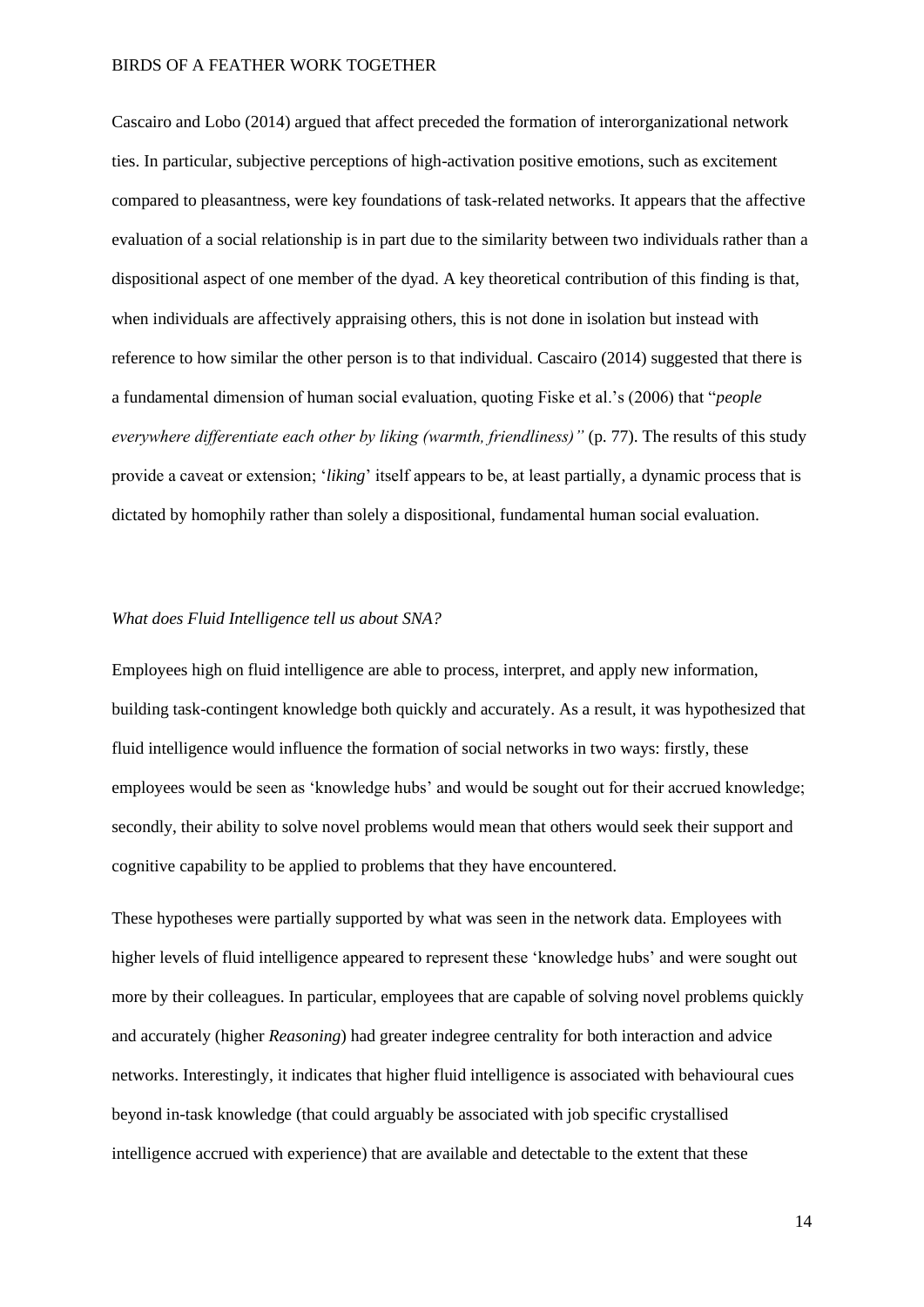individuals are sought out over others. Previous research has indicated that fluid intelligence is somewhat detectable, with high correlations between psychometrically-assessed and other-rated intelligence (Borkenau & Liebler, 1993).

As with EI, fluid intelligence homophily was predictive of employee interaction. Employees with similar levels of fluid intelligence tend to seek each other out with support for both task-contingent and knowledge-sharing interactions. The question is why this occurs: it could be that people who work in different parts of the organization and more prone to networking in every sense are of different intelligence level.

A central applied question is what does this mean for collaboration if these knowledge hubs are only actively disseminating information within equally highly-educated cliques? Should organizations in some ways encourage more intellectual diversity in working groups, if indeed that is possible.

#### *Implications, Limitations and Conclusions*

This work holds significance for both theory and practitioners. The importance of groups in organisations has been a highly researched area; Bass (e.g. 1963; Pryer & Bass, 1959) highlighted the importance of knowledge sharing and interaction in driving group performance. Blustein (2011) also outlined that relationships are inherent to how we work, with decisions, experience, and interactions all being influenced by social connections. Additionally, the psychology of sustainability and sustainable development framework (Di Fabio, 2017) argues that organisations need to develop relationships and positive group dynamics that foster wellbeing in order for employees to be engaged and successful in the workplace. However, our results suggest and theorize that employees are disposed to naturally interact with and seek advice from others who are similar to them, potentially reducing or restricting how interactions form organically within organisations. Practitioners should look to use this information to support the development of multifaceted interactions in the workplace. Managers could use emotional intelligence and cognitive ability to identify limitations in interactions and design processes that facilitate different types of interaction (e.g. 'whiteboarding' sessions) to facilitate the formation of stronger workplace ties. Additionally, interaction has been argued to be the primary mechanism for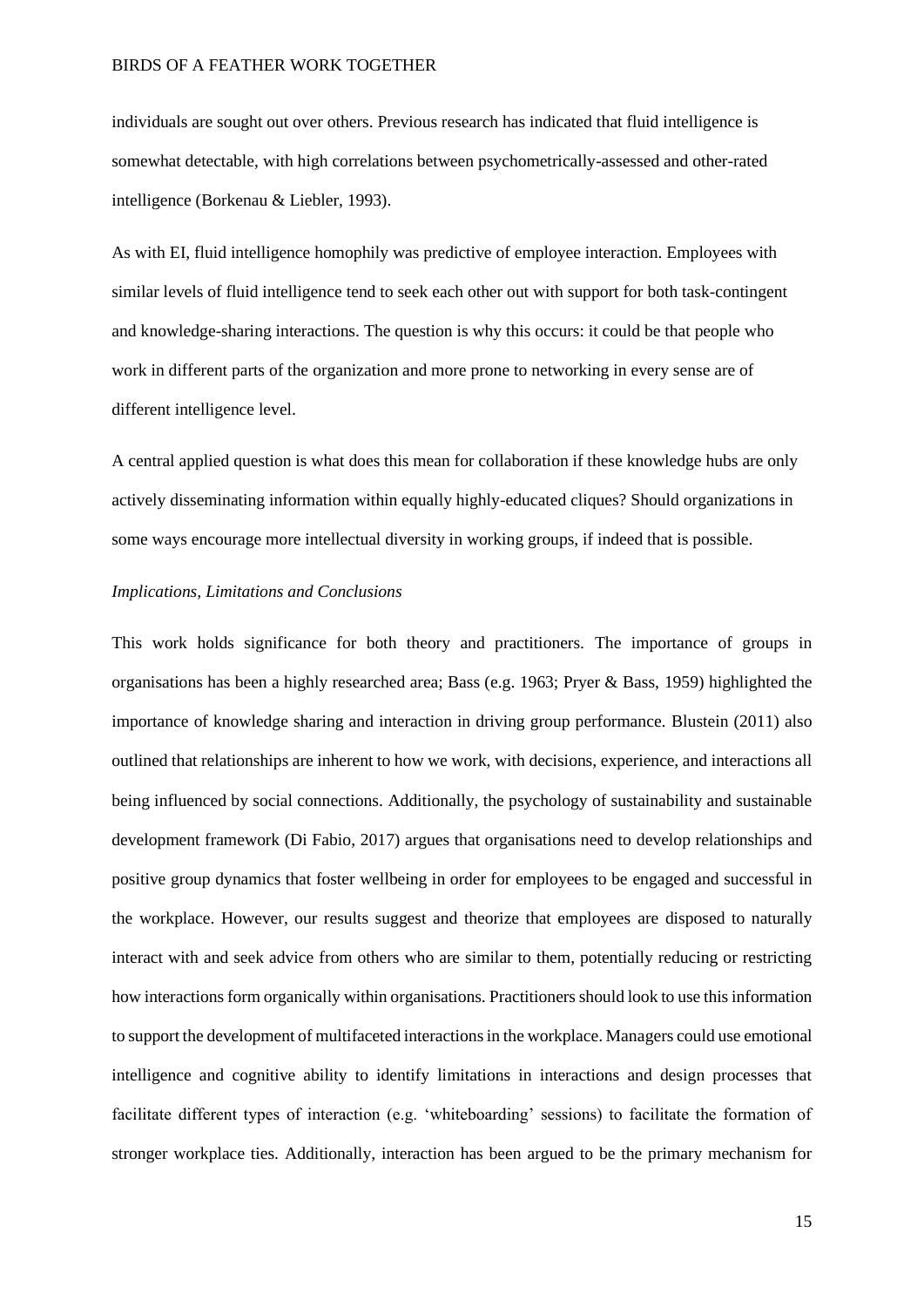converting new-starters to integrated members of an organisation (Reichers, 1987), meaning managers could integrate this information into employee onboarding processes.

This study is not without its limitations. Firstly, the data from this study was limited to only one organization. Further research will be needed to examine whether the results are an artefact of the specific organization or industry, or whether they are a consistent and replicable psychological phenomenon. Secondly, the theorisation of fluid intelligence's role on network position was contingent on its relation to performance. However, no performance data was gathered alongside the network data to verify whether this was the case. Future research should aim to investigate this finding; if fluid intelligence does promote network centrality as a function of other-perceived ability, a mediation effect would be seen where other-rated performance explains the relationship between cognitive capability and centrality. Thirdly we did not gather information on physical propinquity which influences interactions. Previous research has suggested that historic physical encounters are a key predictor of social network ties (Chin et al., 2012), indicating that physical proximity could act as a confounding variable in the formation and analysis of social networks.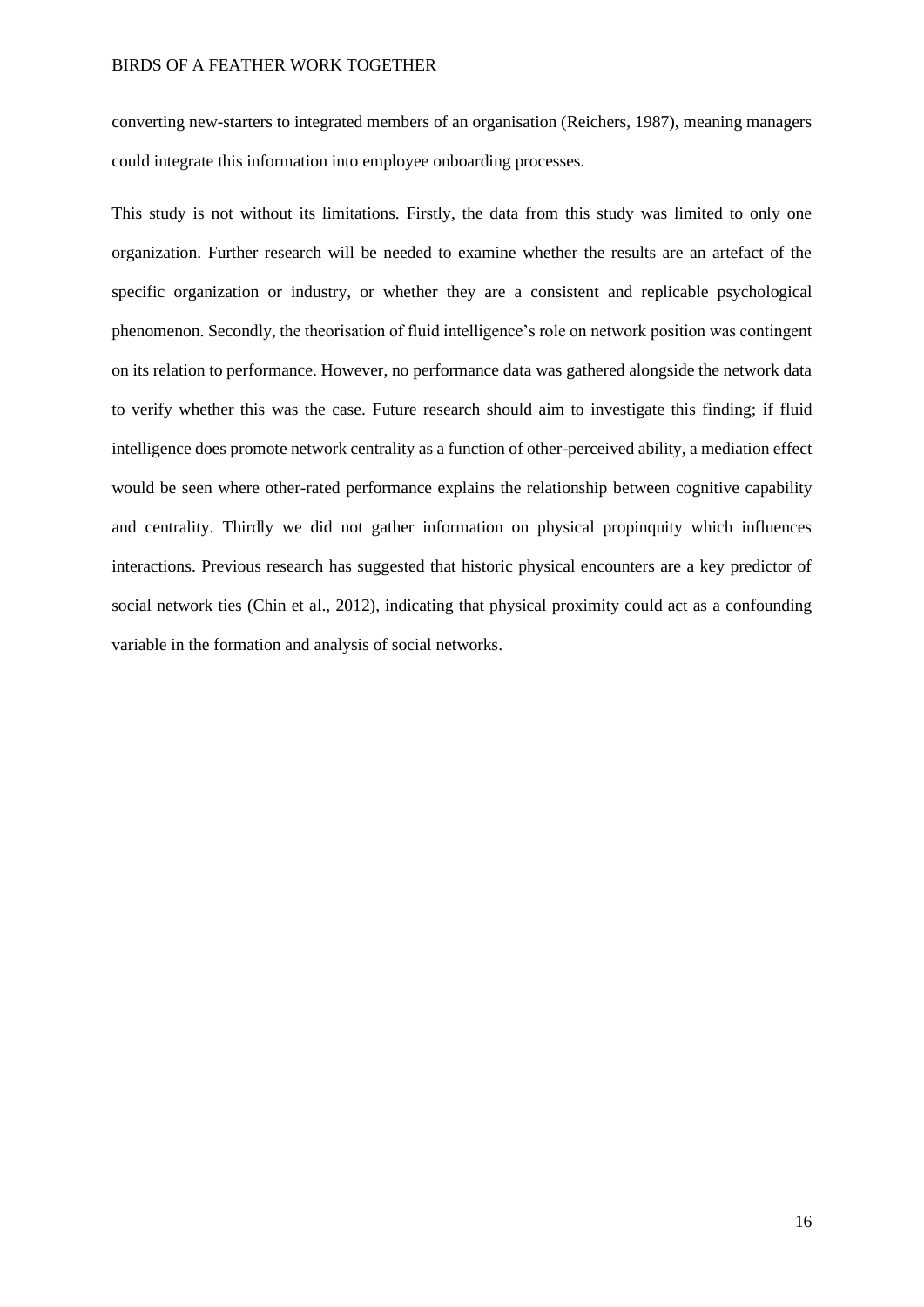#### References

Almack, J. C. (1922). The influence of intelligence on the selection of associates. *School and Society*, *16*(410), 529-530.

Anderson, M. H. (2008). Social networks and the cognitive motivation to realize network opportunities: A study of managers' information gathering behaviours. *Journal of Organizational Behaviour: The International Journal of Industrial, Occupational and Organizational Psychology and Behaviour*, *29*(1), 51-78.

Andrei, F., Siegling, A. B., Aloe, A. M., Baldaro, B., & Petrides, K. V. (2016). The incremental validity of the Trait Emotional Intelligence Questionnaire (TEIQue): A systematic review and metaanalysis. *Journal of personality assessment, 98*(3), 261-276.

Andrei, F., Smith, M. M., Surcinelli, P., Baldaro, B., & Saklofske, D. H. (2016). The trait emotional intelligence questionnaire: Internal structure, convergent, criterion, and incremental validity in an Italian sample. *Measurement and Evaluation in Counseling and Development, 49*(1), 34-45.

Bass, B. M., & Dunteman, G. (1963). Behavior in groups as a function of self-interaction, and task orientation. *The Journal of Abnormal and Social Psychology*, *66*(5), 419.

Blustein, D. L. (2011). A relational theory of working. *Journal of Vocational Behavior*, *79*(1), 1-17.

Borgatti, S. P., Mehra, A., Brass, D. J., & Labianca, G. (2009). Network analysis in the social sciences. S*cience*, *323*(5916), 892-895.

Brass, D. J. (1992). Power in organizations: A social network perspective. *Research in politics and society*, *4*(1), 295-323.

Brody, N. (2004). What cognitive intelligence is and what emotional intelligence is not. *Psychological Inquiry, 15*, 234–238.

Burt, R. S., Jannotta, J. E., & Mahoney, J. T. (1998). Personality correlates of structural holes. *Social Networks*, *20*(1), 63-87.

Casciaro, T., & Lobo, M. S. (2014). Affective primacy in intraorganizational task networks. *Organization Science*, *26*(2), 373-389.

Casciaro, T., & Lobo, M. S. (2008). When competence is irrelevant: The role of interpersonal affect in task-related ties. *Administrative Science Quarterly*, *53*(4), 655-684.

Chancellor, J., Layous, K., Margolis, S., & Lyubomirsky, S. (2017). Clustering by well-being in workplace social networks: Homophily and social contagion. *Emotion, 17*(8), 1166 – 1180.

Chin, A., Xu, B., Yin, F., Wang, X., Wang, W., Fan, X., ... & Wang, Y. (2012, June). Using proximity and homophily to connect conference attendees in a mobile social network. In *2012 32nd International Conference on Distributed Computing Systems Workshops* (pp. 79-87). IEEE.

Di Fabio, A. (2017). The psychology of sustainability and sustainable development for well-being in organizations. *Frontiers in psychology*, *8*, 1534.

Dulewicz, V., Higgs, M., & Slaski, M. (2003). Measuring emotional intelligence: Content, construct and criterion-related validity. *Journal of Managerial Psychology*, *18*(5), 405- 420.https://doi.org/10.1108/02683940310484017

Fang, R., Landis, B., Zhang, Z., Anderson, M. H., Shaw, J. D., & Kilduff, M. (2015). Integrating personality and social networks: A meta-analysis of personality, network position, and work outcomes in organizations. *Organization Science*, *26*(4), 1243-1260.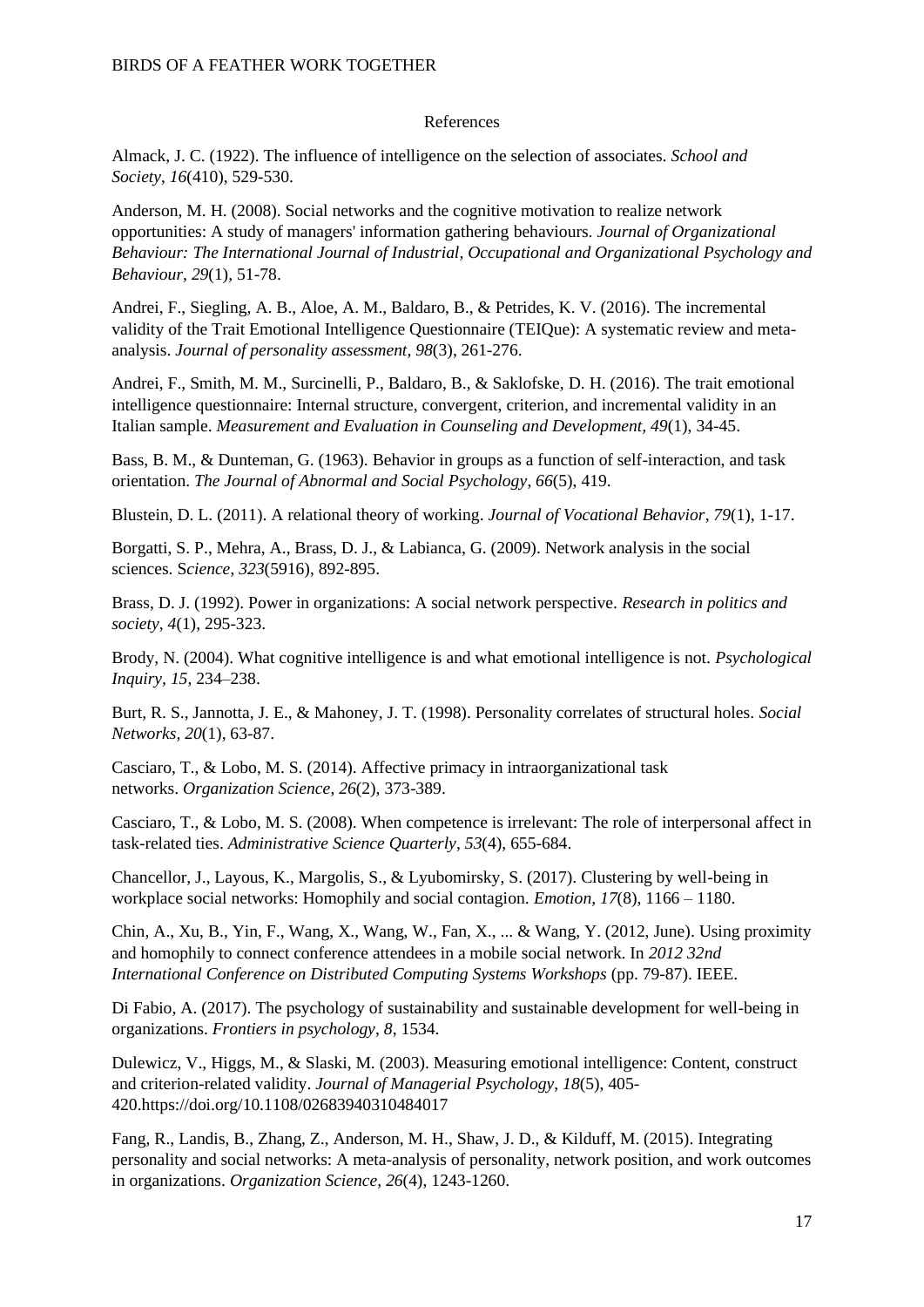Fischer, M. J., & Michael, A. (1982, March). Sacrificing serializability to attain high availability of data in an unreliable network. In *Proceedings of the 1st ACM SIGACT-SIGMOD symposium on Principles of database systems* (pp. 70-75). ACM.

Freudenthaler, H. H., & Neubauer, A. C. (2007). Measuring emotional management abilities: Further evidence of the importance to distinguish between typical and maximum performance. *Personality and Individual Differences*, *42*(8), 1561-1572.

Freudenthaler, H. H., Neubauer, A. C., & Haller, U. (2008). Emotional intelligence: Instruction effects and sex differences in emotional management abilities. *Journal of Individual Differences, 29,* 105–115.

Furnham, A., & Treglown, L. (2018). High potential personality and intelligence. *Personality and Individual Differences*, *128*, 81-87.

Furr, R. M., & Funder, D. C. (1998). A multimodal analysis of personal negativity. *Journal of personality and social psychology*, *74*(6), 1580.

Gardner, H. E. (2000). *Intelligence reframed: Multiple intelligences for the 21st century*. Hachette UK.

Hawe, P., Webster, C., & Shiell, A. (2004). A glossary of terms for navigating the field of social network analysis. *Journal of Epidemiology & Community Health*, *58*(12), 971-975.

Ibarra, H. (1992). Homophily and differential returns: Sex differences in network structure and access in an advertising firm. *Administrative science quarterly*, 422-447.

Ibarra, H., & Andrews, S. B. (1993). Power, social influence, and sense making: Effects of network centrality and proximity on employee perceptions. *Administrative Science Quarterly*, 277-303.

Kaufman, S. B., Quilty, L. C., Grazioplene, R. G., Hirsh, J. B., Gray, J. R., Peterson, J. B., & DeYoung, C. G. (2016). Openness to experience and intellect differentially predict creative achievement in the arts and sciences. *Journal of personality*, *84*(2), 248-258.

Keltner, D., & Haidt, J. (2001). Social functions of emotions. In T. J. Mayne & G. A. Bonanno (Eds.), *Emotions: Current issues and future directions. Emotions and social behaviour* (pp. 192-213). New York: Guilford.

Kilduff, M., & Tsai, W. (2003). *Social Networks and Organizations*. London, UK: Sage.

Lopes, P. N., Brackett, M. A., Nezlek, J. B., Schütz, A., Sellin, I., & Salovey, P. (2004). Emotional intelligence and social interaction. *Personality and social psychology bulletin*, *30*(8), 1018-1034.

Martskvishvili, K., Arutinov, L., & Mestvirishvili, M. (2013). A psychometric investigation of the Georgian version of the Trait Emotional Intelligence Questionnaire. *European Journal of Psychological Assessment, 29* (2), 84 - 88*.*

McPherson, M., Smith-Lovin, L., & Cook, J. M. (2001). Birds of a feather: Homophily in social networks. *Annual review of sociology*, *27*(1), 415-444.

Mikolajczak, M., Luminet, O., Leroy, C., & Roy, E. (2007). Psychometric properties of the Trait Emotional Intelligence Questionnaire: Factor structure, reliability, construct, and incremental validity in a French-speaking population. *Journal of personality assessment, 88*(3), 338-353.

Morrison, E. W. (2002). Newcomers' relationships: The role of social network ties during socialization. *Academy of Management Journal*, *45*(6), 1149-1160.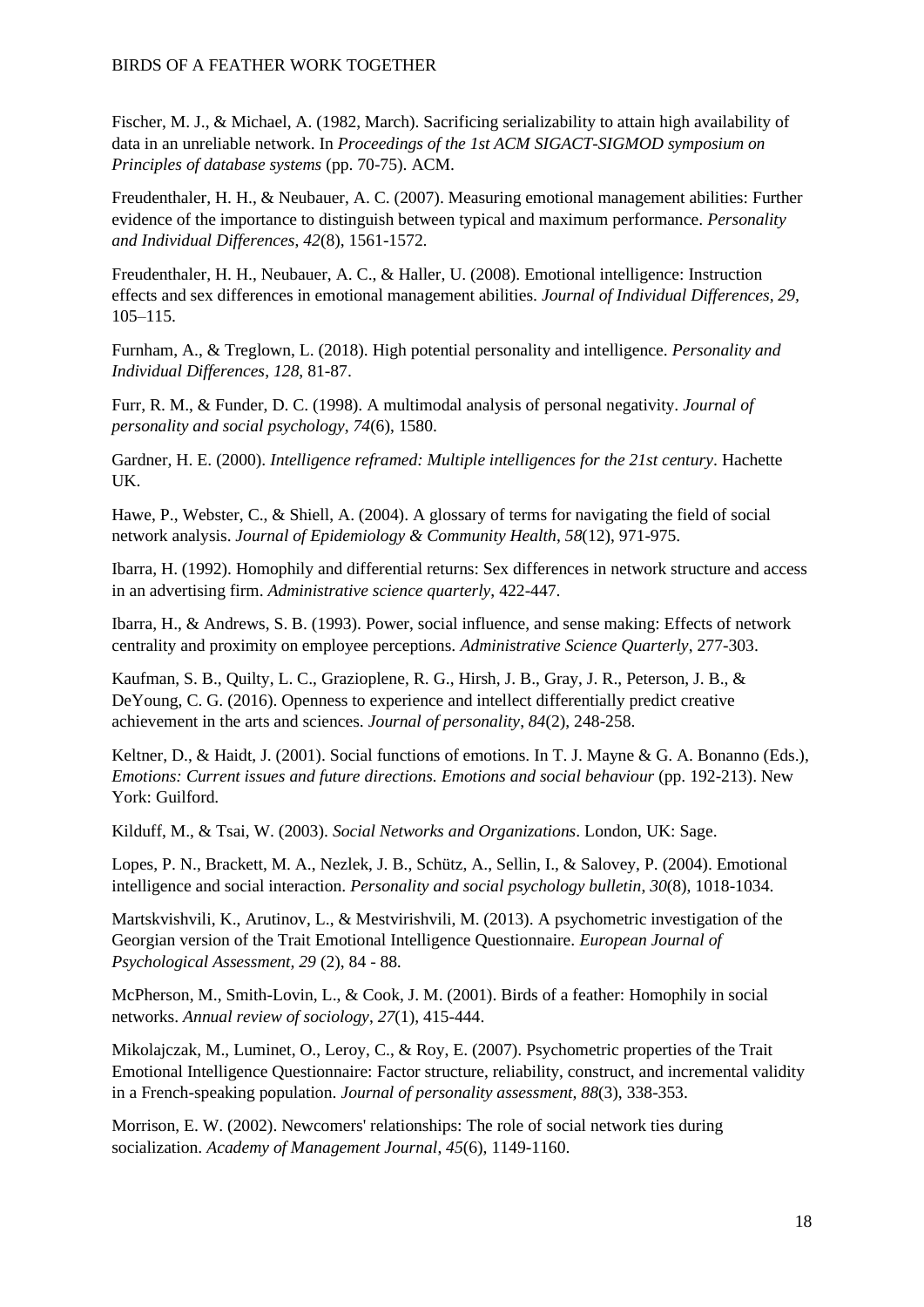Neubert, M. J., & Taggar, S. (2004). Pathways to informal leadership: The moderating role of gender on the relationship of individual differences and team member network centrality to informal leadership emergence. *The Leadership Quarterly*, *15*(2), 175-194.

O'Connor Jr, R. M., & Little, I. S. (2003). Revisiting the predictive validity of emotional intelligence: Self-report versus ability-based measures. *Personality and Individual differences*, *35*(8), 1893- 1902.http://dx.doi.org/10.1016/S0191-8869(03)00038-2

Oh, H., & Kilduff, M. (2008). The ripple effect of personality on social structure: Self-monitoring origins of network brokerage. *Journal of Applied psychology*, *93*(5), 1155.

Petrides, K. V. (2009). Psychometric properties of the trait emotional intelligence questionnaire (TEIQue). In *Assessing emotional intelligence* (pp. 85-101). Springer, Boston, MA.

Petrides, K. V., Pita, R., & Kokkinaki, F. (2007). The location of trait emotional intelligence in personality factor space. *British journal of psychology*, *98*(2), 273-289.

Pryer, Margaret W., and Bernard M. Bass. "Some effects of feedback on behavior in groups." *Sociometry* 22, no. 1 (1959): 56-63.

Qualter, P., Gardner, K. J., Pope, D. J., Hutchinson, J. M., & Whiteley, H. E. (2012). Ability emotional intelligence, trait emotional intelligence, and academic success in British secondary schools: A 5 year longitudinal study. *Learning and Individual Differences*, *22*(1), 83- 91.https://doi.org/10.1016/j.lindif.2011.11.007

Salovey, P., & Mayer, J. D. (1990). Emotional intelligence. *Imagination, cognition and personality*, *9*(3), 185-211.

Sasovova, Z., Mehra, A., Borgatti, S. P., & Schippers, M. C. (2010). Network churn: The effects of self-monitoring personality on brokerage dynamics. *Administrative Science Quarterly*, *55*(4), 639- 670.

Selfhout, M., Burk, W., Branje, S., Denissen, J., Van Aken, M., & Meeus, W. (2010). Emerging late adolescent friendship networks and Big Five personality traits: A social network approach. *Journal of personality*, *78*(2), 509-538.

Snyder, M. (1979). Self-monitoring processes. *Advances in experimental social psychology*, *12*, 85- 128.

Sparrowe, R. T., Liden, R. C., Wayne, S. J., & Kraimer, M. L. (2001). Social networks and the performance of individuals and groups. *Academy of management journal*, *44*(2), 316-325.

Thorndike, E.L. (1920). Intelligence and It's Uses. *Harper's Magazine, 140,* 227 – 335.

Toegel, G., Anand, N., & Kilduff, M. (2007). Emotion helpers: The role of high positive affectivity and high self‐monitoring managers. *Personnel Psychology*, *60*(2), 337-365.

Tsai, W. (2001). Knowledge transfer in intraorganizational networks: Effects of network position and absorptive capacity on business unit innovation and performance. *Academy of management journal*, *44*(5), 996-1004.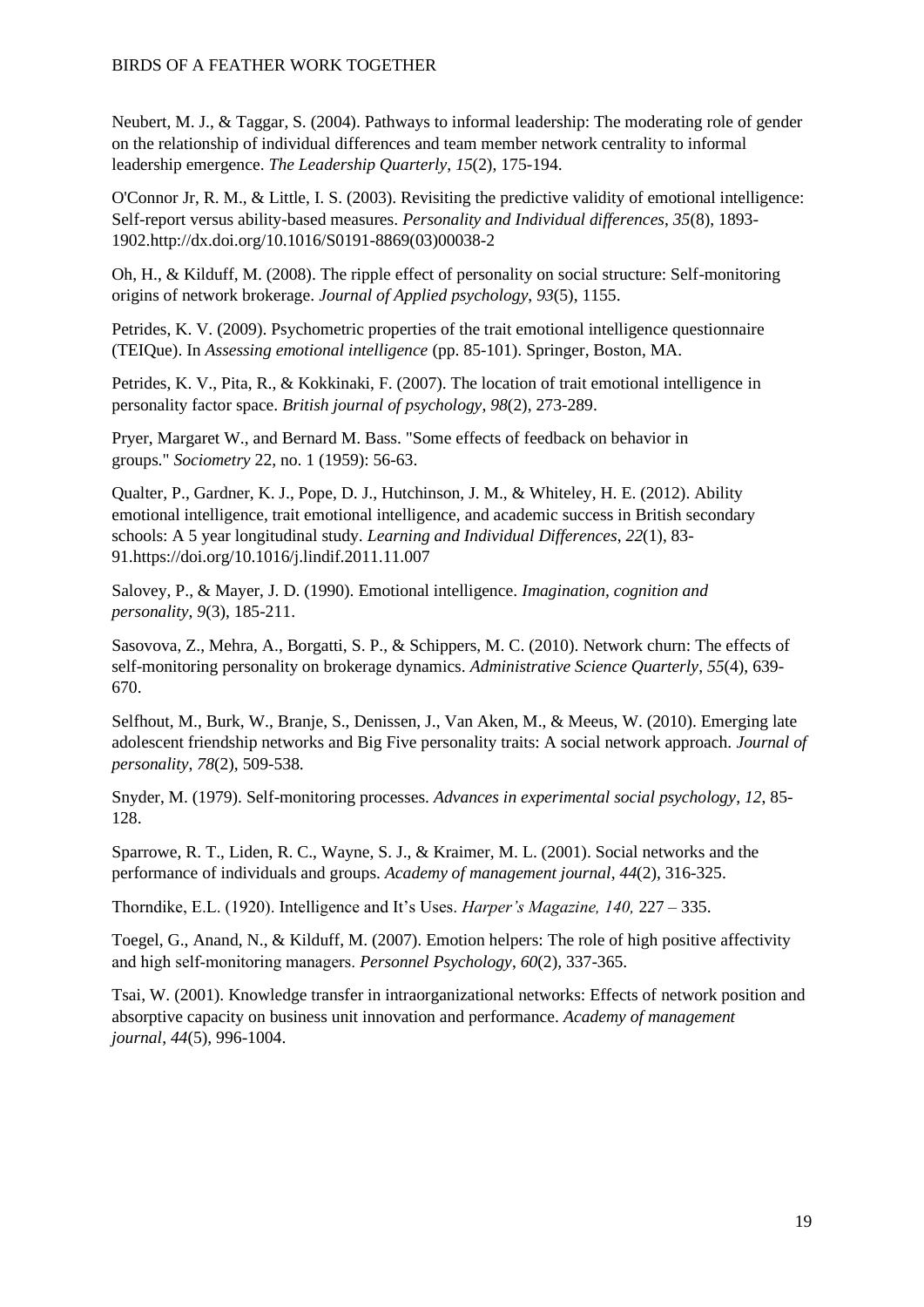| Factors/Facets            | Description                                                              |  |
|---------------------------|--------------------------------------------------------------------------|--|
| <b>Well-Being</b>         | Overall well-being                                                       |  |
| Happiness                 | Satisfaction and contentment with the present (i.e., one's current life) |  |
| Optimism                  | Confidence and positive outlook towards the future                       |  |
| Self-Esteem               | Self-confidence, self-respect, and perception of personal success        |  |
| <b>Self-Control</b>       | Ability to regulate external pressure, stress, and own impulses          |  |
| <b>Emotion Regulation</b> | Ability to control own emotions and stay focused and calm                |  |
| <b>Impulse Control</b>    | Reflectiveness and ability to resist own urges                           |  |
| <b>Stress Management</b>  | Capacity to withstand pressure and regulate stress                       |  |
| <b>Emotionality</b>       | Capacity to perceive and express emotions, and use them with others      |  |
| Empathy                   | Ability to take others' perspectives and understand others' viewpoints   |  |
| <b>Emotion Perception</b> | Clear understanding of own and others' feelings                          |  |
| <b>Emotion Expression</b> | Ability to communicate own feelings to others                            |  |
| Relationships             | Capacity to develop and maintain meaningful personal bonds               |  |
| Sociability               | Capacity to socialise, manage, and communicate with others               |  |
| <b>Emotion Management</b> | Ability to influence and manage others' feelings                         |  |
| Assertiveness             | Frankness and willingness to stand up for own rights                     |  |
| Social Awareness          | Networking and social skills                                             |  |
| <b>Independent Facets</b> |                                                                          |  |
| Adaptability              | Flexibility and willingness to adapt to new environments/conditions      |  |
| Self-Motivation           | Drive for productivity and resilience to adversity                       |  |

Table 1. Description of *TEIQue Factors/Facets*

Referenced from Petrides (2009).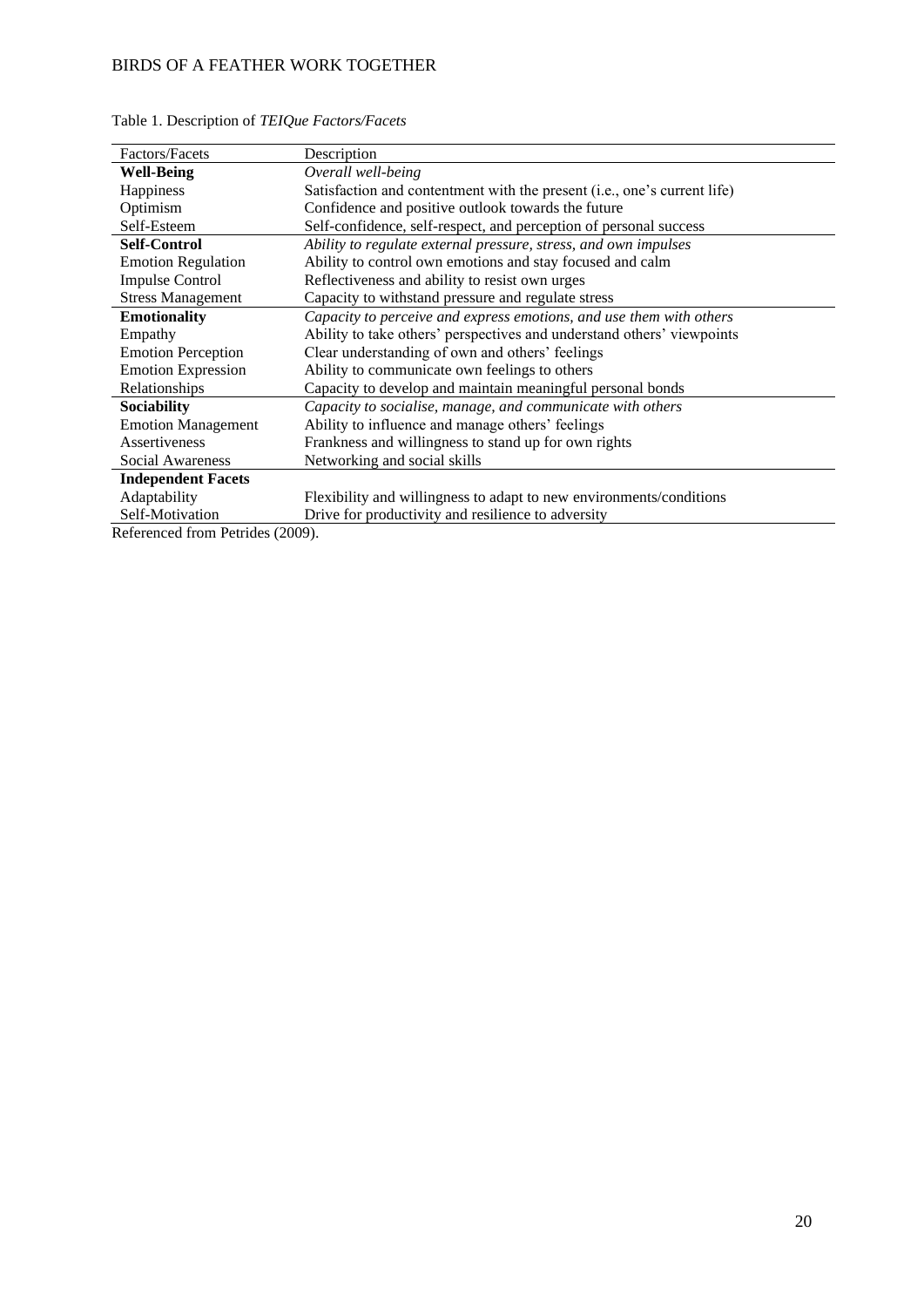Table 2. *Description of GIA Subtests.*

| Test                         | Description                                                                                                                                                                       | Format                                                                                                                                                                             |                                                   |
|------------------------------|-----------------------------------------------------------------------------------------------------------------------------------------------------------------------------------|------------------------------------------------------------------------------------------------------------------------------------------------------------------------------------|---------------------------------------------------|
| Reasoning                    | Evaluates problem-solving abilities (i.e.,<br>capacity to reason, make inferences,<br>draw conclusions), by testing simple<br>deductive verbal reasoning skills.                  | Problem-solving task: After reading a<br>statement (e.g., Jack is taller than Jill),<br>participants need to answer a related<br>question (e.g., Who is shorter? Jack or<br>Jill). | Fluid and<br>crystallised<br>intelligence         |
| Perceptual<br>Speed          | Measures visual checking skills (i.e.,<br>ability to identify and report on<br>similarities/differences, details, and<br>errors), by testing semantic perception<br>and encoding. | Letter-matching task: Participants need<br>to identify matching letters between<br>rows of capital and lower case letters<br>(e.g., ADGK/afgm).                                    | Broad cognitive<br>speed                          |
| Number Speed<br>and Accuracy | Assesses overall numeracy (i.e., capacity<br>to process numerical information,<br>perform mental calculations, and reason<br>with quantitative concepts).                         | Number task: Out of three numbers,<br>participants need to identify which<br>number is numerically further from the<br>others (e.g., 2, 9, 5).                                     | Fluid<br>intelligence and<br>memory               |
| Word Meaning                 | Evaluates vocabulary and word-related<br>knowledge (i.e., ability to comprehend<br>large numbers of words and identify<br>words with similar or opposite<br>meanings).            | Semantic word task: Participants are<br>shown three words (e.g., Up, Down,<br>Street) and need to specify which word<br>is not related to the others (e.g., Street).               | Fluid and<br>crystallised<br>intelligence         |
| Spatial<br>Visualisation     | Tests mental visualisation skills (i.e.,<br>ability to visualise concepts and objects,<br>and mentally rotate and manipulate<br>shapes and symbols).                              | Symbol task: Participants need to<br>identify pairs of identical symbols<br>(when symbols have been rotated<br>and/or presented as a mirror image of<br>each other).               | Fluid<br>intelligence and<br>visual<br>perception |

Information above represents a synthesis from Furnham & Treglown (2018) and Dann (2015).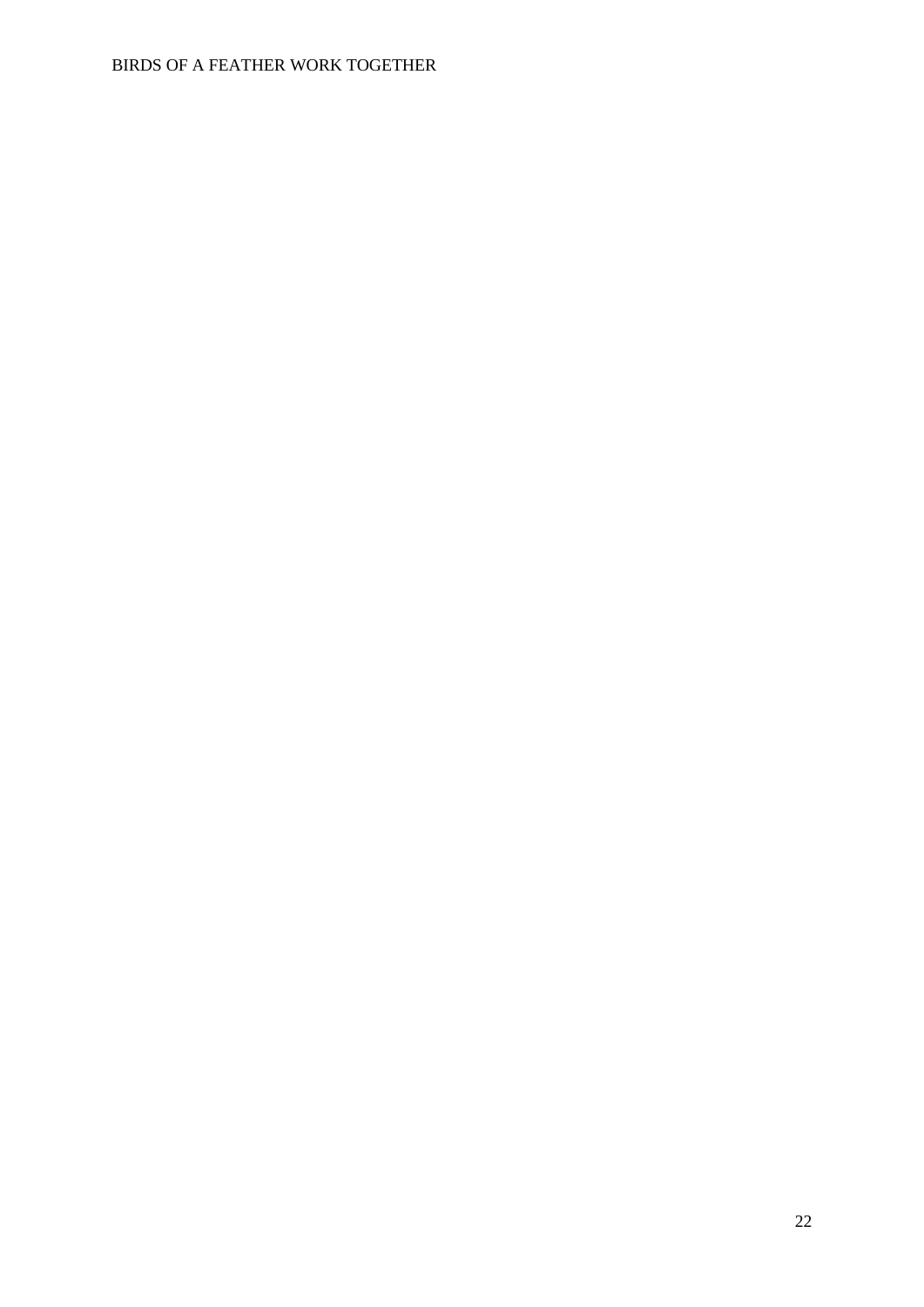|                                        | <b>Interaction Network</b> |          | <b>Advice Network</b> |          |
|----------------------------------------|----------------------------|----------|-----------------------|----------|
|                                        | Outdegree                  | Indegree | Outdegree             | Indegree |
| <b>Trait Emotional</b><br>Intelligence | 0.05                       | 0.02     | 0.02                  | 0.06     |
| Happiness                              | 0.09                       | 0.12     | 0.06                  | 0.12     |
| Optimism                               | 0.04                       | 0.05     | 0.03                  | 0.1      |
| Self Esteem                            | $-0.01$                    | $-0.03$  | 0.02                  | 0.03     |
| <b>Emotion Regulation</b>              | $-0.02$                    | $-0.08$  | $-0.04$               | $-0.1$   |
| <b>Impulse Control</b>                 | $-0.10$                    | $-0.06$  | $-0.09$               | $-0.11$  |
| <b>Stress Management</b>               | $-0.05$                    | $-0.05$  | 0.01                  | $-0.10$  |
| Empathy                                | $-0.03$                    | 0.04     | $-0.14$               | 0.02     |
| <b>Emotion Perception</b>              | 0.04                       | 0.07     | 0.02                  | 0.07     |
| <b>Emotion Expression</b>              | $-0.02$                    | 0.02     | 0.05                  | 0.11     |
| Relationships                          | 0.03                       | 0.08     | 0.07                  | 0.06     |
| <b>Emotion Management</b>              | $0.19*$                    | 0.07     | 0.10                  | 0.16     |
| Assertiveness                          | 0.11                       | 0.01     | 0.08                  | 0.06     |
| Social Awareness                       | 0.07                       | $-0.06$  | 0.05                  | 0.03     |
| Adaptability                           | 0.1                        | 0.03     | 0.00                  | 0.07     |
| Self-Motivation                        | 0.09                       | 0.11     | $-0.01$               | 0.07     |

Table 3. *Correlations between TEIQue and Network Position (Interaction and Advice)*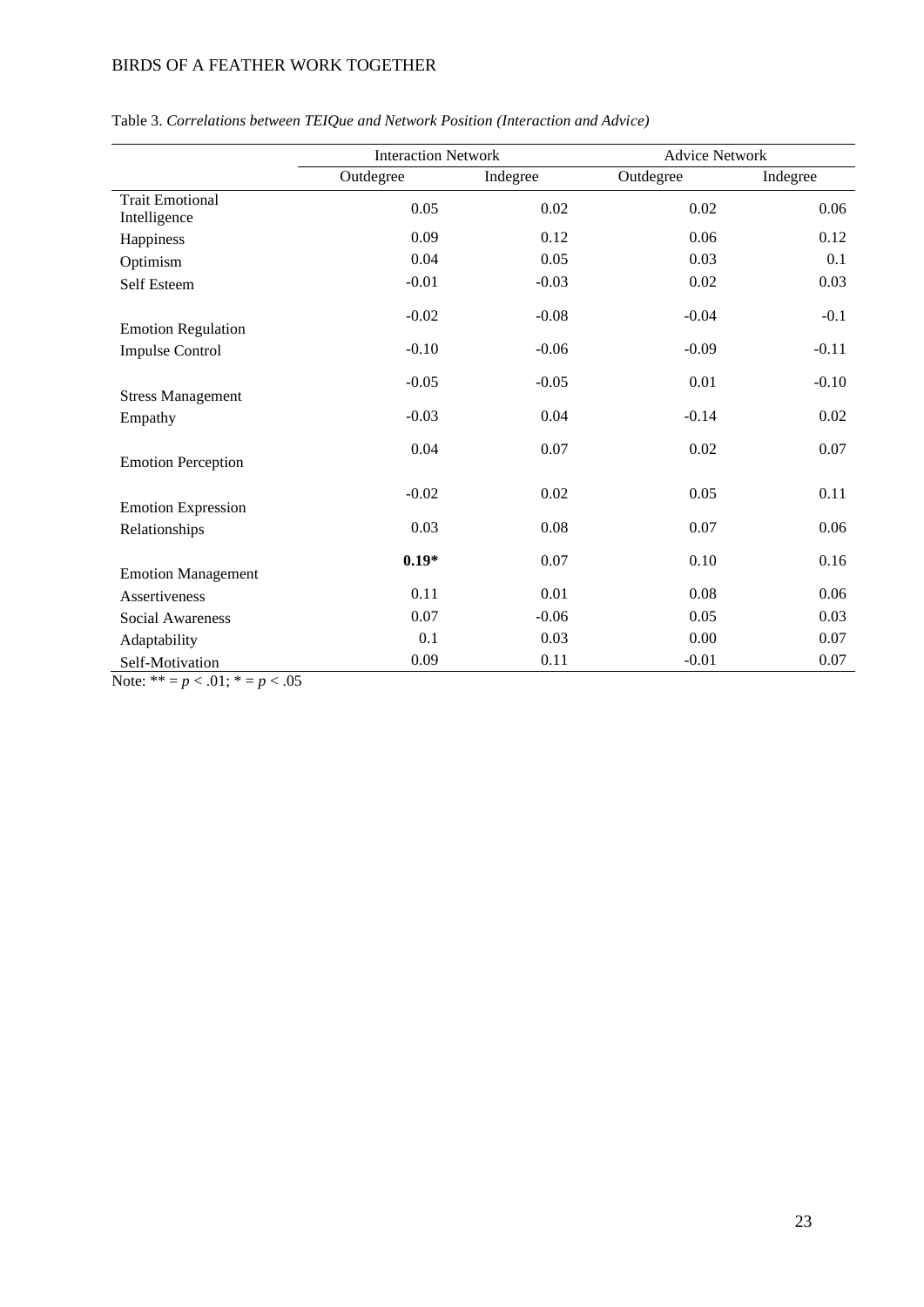|                       | <b>Interaction Network</b> |          | <b>Advice Network</b> |          |
|-----------------------|----------------------------|----------|-----------------------|----------|
|                       | Outdegree                  | Indegree | Outdegree             | Indegree |
| GIA                   | 0.14                       | 0.15     | 0.14                  | 0.14     |
| Reasoning             | 0.15                       | $0.19*$  | 0.09                  | $0.19*$  |
| Perceptual Speed      | 0.14                       | $0.18*$  | 0.12                  | 0.05     |
| Number Speed          | 0.07                       | $-0.05$  | 0.05                  | 0.16     |
| Word Meaning          | 0.12                       | 0.00     | 0.06                  | 0.14     |
| Spatial Visualization | 0.12                       | 0.09     | 0.05                  | $-0.05$  |

Table 4. *Correlations between GIA and Network Position (Interaction and Advice)*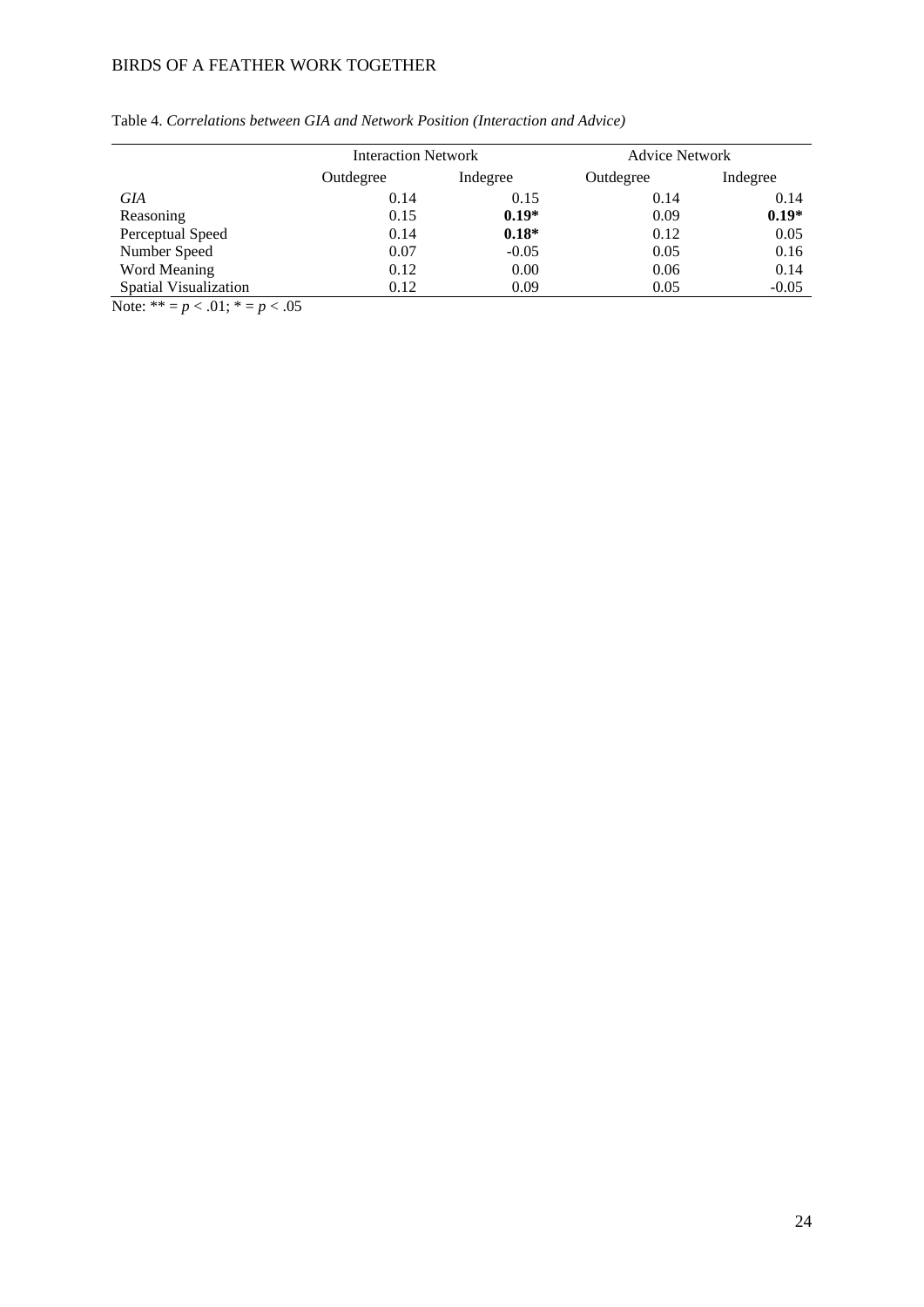|    |                                          | <b>Interaction Network</b> | <b>Advice Network</b> |
|----|------------------------------------------|----------------------------|-----------------------|
| 1. | <b>Interaction Network</b>               | 1.00                       |                       |
| 2. | <b>Advice Network</b>                    | $0.44**$                   | 1.00                  |
| 3. | <b>GIA</b> Difference                    | $-0.03*$                   | $-0.04**$             |
| 4. | <b>Reasoning Differences</b>             | 0.01                       | $-0.01$               |
| 5. | Perceptual Speed Difference              | 0.01                       | $-0.01$               |
| 6. | Number Speed Differences                 | $-0.03*$                   | $-0.03*$              |
| 7. | <b>Word Meaning Differences</b>          | $-0.02$                    | $-0.03*$              |
| 8. | <b>Spatial Visualization Differences</b> | 0.01                       | 0.00                  |

Table 5. *QAP correlations between network matrices and matrices of overall GIA and facet score similarities.*